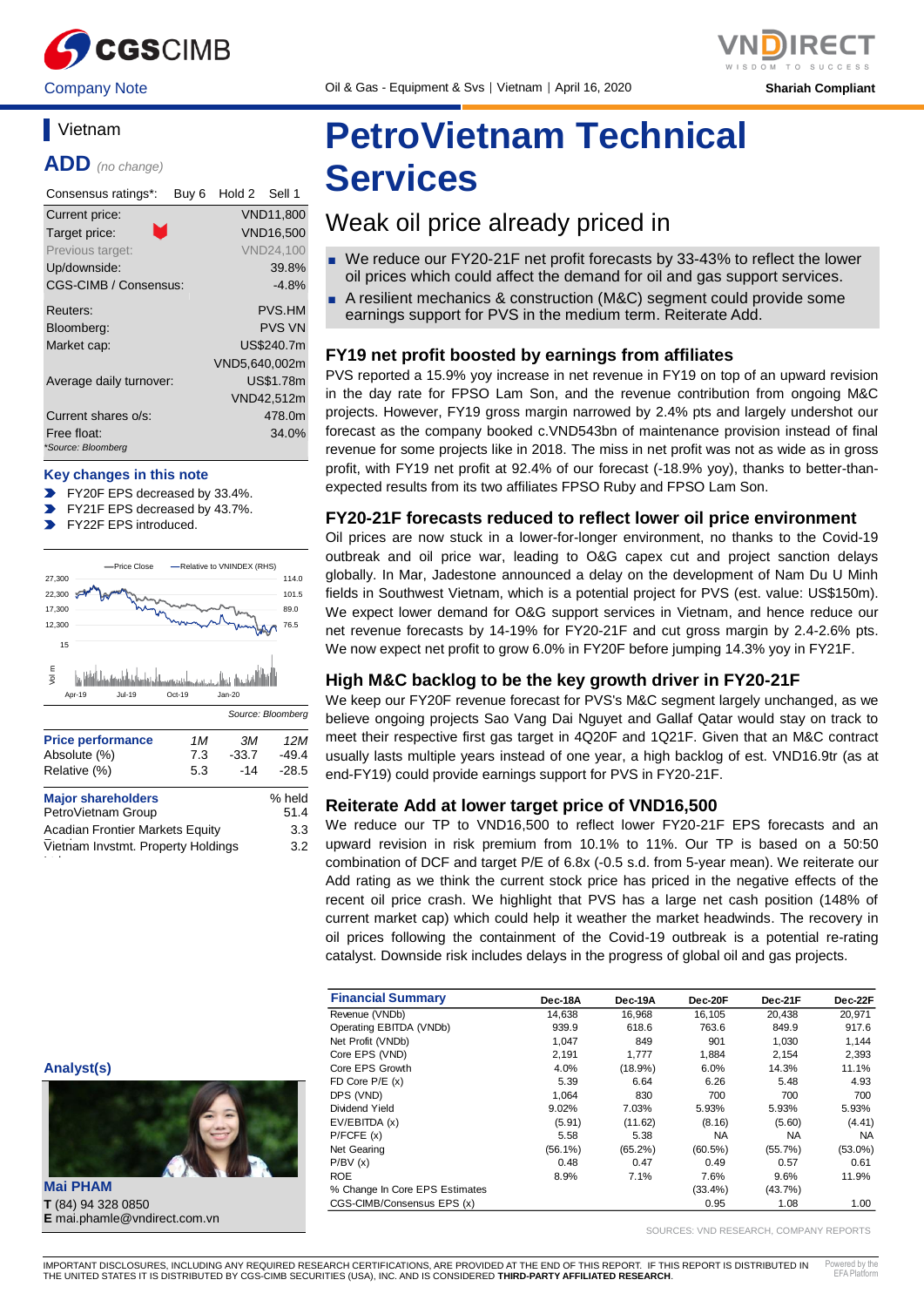



# Weak oil price already priced in

| <b>Figure 1: FY19 results overview</b> |             |             |              |                                                                                                                                                                                                                                                                                                                                                                                                                                                                                                                       |
|----------------------------------------|-------------|-------------|--------------|-----------------------------------------------------------------------------------------------------------------------------------------------------------------------------------------------------------------------------------------------------------------------------------------------------------------------------------------------------------------------------------------------------------------------------------------------------------------------------------------------------------------------|
| FYE Dec (VNDbn)                        | <b>FY18</b> | <b>FY19</b> |              | % yoy Comments                                                                                                                                                                                                                                                                                                                                                                                                                                                                                                        |
| Net revenue                            | 14,638      | 16,968      | 15.9%        |                                                                                                                                                                                                                                                                                                                                                                                                                                                                                                                       |
| Offshore support vessel                | 1,876       | 1,765       | $-5.9%$      |                                                                                                                                                                                                                                                                                                                                                                                                                                                                                                                       |
| FSO/FPSO                               | 1,671       | 2,627       | 57.2%        | On 16 Mar 2020, PVS finalised the contract for FPSO Lam Son for the Jul 2017 - Jun<br>2021 period, retrospectively replacing the interim contract which has been extended<br>multiple times since Jul 2017. Given that the final day rate is higher than that in the<br>interim contract, PVS and its affiliate PTSC AP (the legal entity for FPSO Lam Son)<br>reported a strong segment revenue growth in FY19. This also explains the VND127.6bn<br>increase in FY19 net profit post-auditing vs. unaudited number. |
| Seismic survey & ROV                   | 818         | 762         | $-6.9%$      |                                                                                                                                                                                                                                                                                                                                                                                                                                                                                                                       |
| Port base                              | 1,592       | 1,505       | $-5.4%$      |                                                                                                                                                                                                                                                                                                                                                                                                                                                                                                                       |
| Mechanics & construction (M&C)         | 7,343       | 8,619       | 17.4%        | High growth mainly thanks to revenue recognition of Sao Vang Dai Nguyet and Gallaf<br>project                                                                                                                                                                                                                                                                                                                                                                                                                         |
| Operation and maintenance (O&M)        | 977         | 790         | $-19.2%$     |                                                                                                                                                                                                                                                                                                                                                                                                                                                                                                                       |
| Other services                         | 362         | 901         | 149.2%       |                                                                                                                                                                                                                                                                                                                                                                                                                                                                                                                       |
| Gross profit                           | 1,119       | 898         | $-19.8%$     |                                                                                                                                                                                                                                                                                                                                                                                                                                                                                                                       |
| Offshore support vessel                | 209         | 120         | $-42.4%$     |                                                                                                                                                                                                                                                                                                                                                                                                                                                                                                                       |
| FSO/FPSO                               | 121         | 153         | 26.7%        |                                                                                                                                                                                                                                                                                                                                                                                                                                                                                                                       |
| Seismic survey & ROV                   | (397)       | 66          | <b>NA</b>    |                                                                                                                                                                                                                                                                                                                                                                                                                                                                                                                       |
| Port base                              | 348         | 252         | $-27.6%$     |                                                                                                                                                                                                                                                                                                                                                                                                                                                                                                                       |
| Mechanics & construction (M&C)         | 737         | 178         | $-75.9%$     |                                                                                                                                                                                                                                                                                                                                                                                                                                                                                                                       |
| Operation and maintenance (O&M)        | 84          | 100         | 19.4%        |                                                                                                                                                                                                                                                                                                                                                                                                                                                                                                                       |
| Other services                         | 18          | 29          | 58.0%        |                                                                                                                                                                                                                                                                                                                                                                                                                                                                                                                       |
| Gross profit margin                    | 7.6%        | 5.3%        | $-2.4%$ pts  |                                                                                                                                                                                                                                                                                                                                                                                                                                                                                                                       |
| Offshore support vessel                | 11.1%       | 6.8%        | $-4.4%$ pts  |                                                                                                                                                                                                                                                                                                                                                                                                                                                                                                                       |
| FSO/FPSO                               | 7.2%        | 5.8%        | $-1.4%$ pts  |                                                                                                                                                                                                                                                                                                                                                                                                                                                                                                                       |
| Seismic survey & ROV                   | NA          | 9.9%        | <b>NA</b>    | Higher gross profit in seismic survey segment after the dissolution of CGGV JV. PVS<br>also carried out survey work for Blue Whale project in 1H19.                                                                                                                                                                                                                                                                                                                                                                   |
| Port base                              | 21.8%       | 16.7%       | $-5.1\%$ pts |                                                                                                                                                                                                                                                                                                                                                                                                                                                                                                                       |
| Mechanics & construction (M&C)         | 10.0%       | 2.1%        |              | Gross profit margin contracted as the company booked an est. VND543bn project<br>-8.0% pts maintenance provision in FY19, without the final revenue recognition of several projects<br>like in FY18.                                                                                                                                                                                                                                                                                                                  |
| Operation and maintenance (O&M)        | 8.6%        | 12.6%       | $+4.1%$ pts  |                                                                                                                                                                                                                                                                                                                                                                                                                                                                                                                       |
| Other services                         | 5.1%        | 3.2%        | $-1.9%$ pts  |                                                                                                                                                                                                                                                                                                                                                                                                                                                                                                                       |
| SG&A expenses                          | (746)       | (757)       | 1.5%         |                                                                                                                                                                                                                                                                                                                                                                                                                                                                                                                       |
| Net financial income (expenses)        | 440         | 253         | $-42.5%$     |                                                                                                                                                                                                                                                                                                                                                                                                                                                                                                                       |
| Gain/loss from investment in JVs       | 723         | 581         | $-19.6%$     | The yoy decline results from the absence of one-off profit (PVS booked c.VND189bn<br>one-off profit from FSO Orkid in FY18).                                                                                                                                                                                                                                                                                                                                                                                          |
| Pre-tax profit                         | 976         | 1,103       | 13.0%        |                                                                                                                                                                                                                                                                                                                                                                                                                                                                                                                       |
| Profit after tax                       | 573         | 808         |              | 41.0% Lower deferred tax expenses yoy                                                                                                                                                                                                                                                                                                                                                                                                                                                                                 |
| Minority interest                      | (474)       | (41)        |              | -91.3% Lower loss in the seismic survey JV                                                                                                                                                                                                                                                                                                                                                                                                                                                                            |
| Net profit                             | 1,047       | 849         | $-18.9%$     |                                                                                                                                                                                                                                                                                                                                                                                                                                                                                                                       |
|                                        |             |             |              | SOURCES: VND RESEARCH, COMPANY REPORTS                                                                                                                                                                                                                                                                                                                                                                                                                                                                                |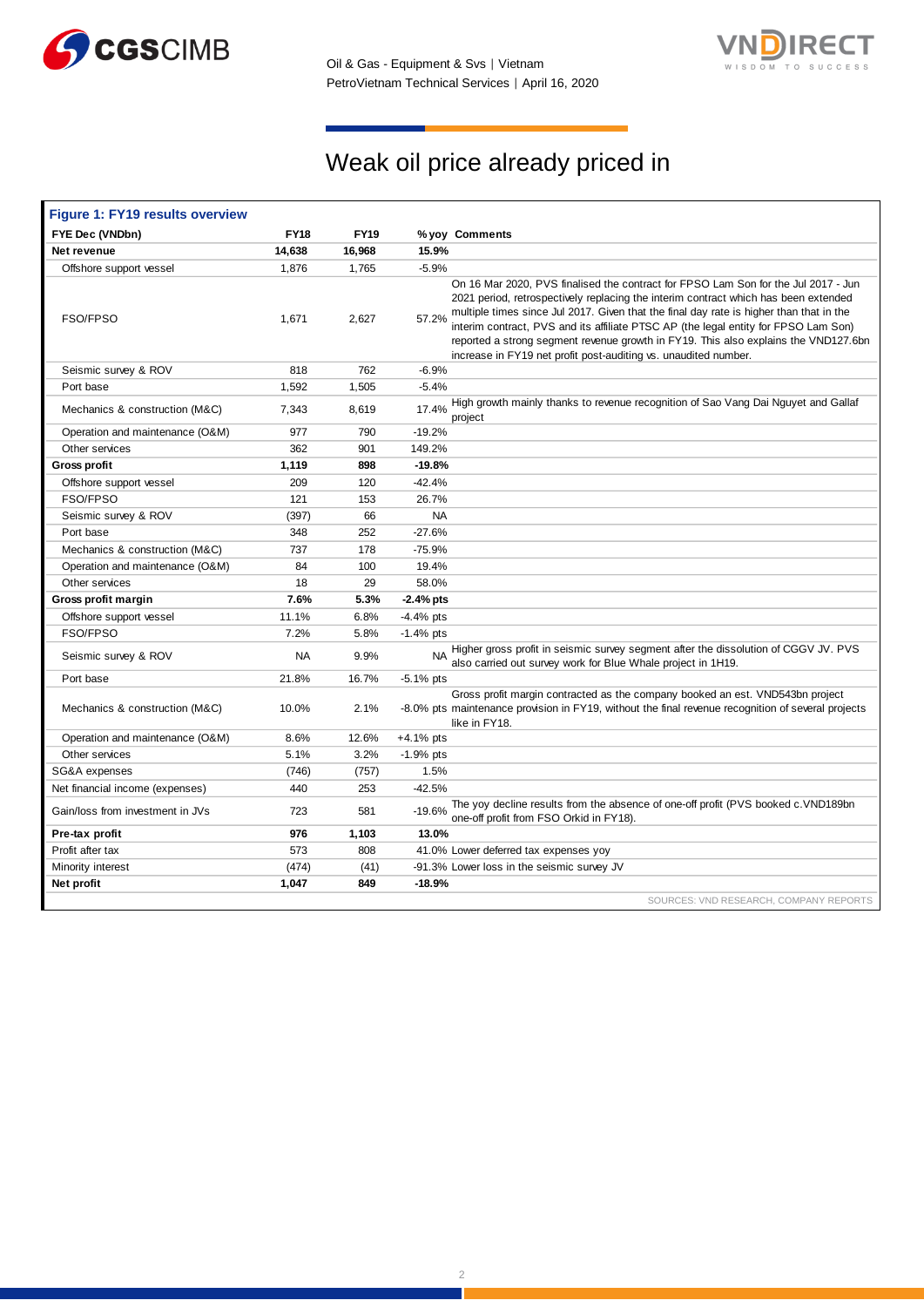



|                                                                | Figure 2: PVS's key projects in M&C segment |      |                       |                                                                                                                                                                                                                                                                                                                                                                |  |  |  |  |  |
|----------------------------------------------------------------|---------------------------------------------|------|-----------------------|----------------------------------------------------------------------------------------------------------------------------------------------------------------------------------------------------------------------------------------------------------------------------------------------------------------------------------------------------------------|--|--|--|--|--|
|                                                                |                                             | Est. |                       |                                                                                                                                                                                                                                                                                                                                                                |  |  |  |  |  |
|                                                                | Est. contract                               |      | revenue Expected      |                                                                                                                                                                                                                                                                                                                                                                |  |  |  |  |  |
| Project                                                        | value* (US\$m)                              |      | in FY20F project span | <b>Status</b>                                                                                                                                                                                                                                                                                                                                                  |  |  |  |  |  |
| Incorporated                                                   |                                             |      |                       |                                                                                                                                                                                                                                                                                                                                                                |  |  |  |  |  |
| <b>Gallaf Qatar</b>                                            | 320                                         |      | 144 2019 - 1Q21F      | Under development. Purchasing and execution work expected from Nov 2018 to Jun 2020F.                                                                                                                                                                                                                                                                          |  |  |  |  |  |
| Sao Vang Dai Nguyet (SVDN)                                     | 500                                         |      | 60 2018 - 2021F       | Under development. First gas expected in 4Q20F.                                                                                                                                                                                                                                                                                                                |  |  |  |  |  |
| SVDN intrafield and pipeline<br>connecting to Nam Con Son<br>2 | 96                                          |      | 67 3Q19 - 2021F       | Contract signed in Oct 2019. Should progress in line with the development of SVDN fields.                                                                                                                                                                                                                                                                      |  |  |  |  |  |
| Nam Con Son 2 Phase 2                                          | 26                                          |      | 20 3Q19 - 1Q21F       | Major EPC contractors selected in 3Q19. PTSC was chosen as the sub-contractor for the<br>c.US\$130m subsea pipeline EPC contract (TechnipFMC as main contractor). We estimate<br>that PVS could record US\$26m of revenue during FY20-21F for this contract.                                                                                                   |  |  |  |  |  |
| LNG Thi Vai terminal                                           | 78                                          |      | 27 3Q19 - 4Q22F       | EPC contract awarded in Jun 2019. Site cleared. Construction started in Oct 2019. PVS has a<br>39% stake in the project.                                                                                                                                                                                                                                       |  |  |  |  |  |
| Su Tu Trang Phase 2                                            | 250                                         |      | 2021 - 2023F          | EPC tender could start in 2020F for first-gas by mid- to end-2023F. Phase 2A involves the<br>development of new wells to be used as inputs for the current ST-PIP platform. Phase 2B<br>involves the construction of a central gas facility (CGF) with 16 wells, connecting to ST-PIP<br>platform. First gas of Phase 2A/2B are expected from Dec 2020F/4Q23F. |  |  |  |  |  |
| Block B - O Mon pipeline                                       | 1,000                                       |      | 2021 - 2023F          | EPC tender started in Feb 2020 and would end by Jul 2020F. First gas expected in 2023F.                                                                                                                                                                                                                                                                        |  |  |  |  |  |
| Nam Du - U Minh                                                | 150                                         |      | 2021 - 2023F          | In Mar 2020, Jadestone announced to delay the development of Nam Du - U Minh gas fields in<br>the absence of government approval in 1Q20. Earlier in the year, Jadestone said that all related<br>major contracts and other commercial arrangements were ready for execution upon project<br>sanction.                                                         |  |  |  |  |  |
| Unincorporated                                                 |                                             |      |                       |                                                                                                                                                                                                                                                                                                                                                                |  |  |  |  |  |
| Block B - O Mon field                                          | 6,700                                       |      | 2021 - 2023F          | FEED contract completed. Tender packages would be opened in line with the progress of<br>downstream gas-fired power plant projects.                                                                                                                                                                                                                            |  |  |  |  |  |
| <b>Blue Whale</b>                                              | <b>NA</b>                                   |      | 2021 - 2024F          | FEED contract awarded to Saipem in Feb 2019. EPC contracts expected to be awarded in<br>2020F. First gas expected in 4Q23F.                                                                                                                                                                                                                                    |  |  |  |  |  |
| Lac Da Vang                                                    | <b>NA</b>                                   |      | 2021 - 2023F          | ODP was approved in Sep 2019. Murphy (the field operator) expected FID to be approved in<br>2020F but we think this project could be delayed further in light of the recent collapse in oil<br>price.                                                                                                                                                          |  |  |  |  |  |
| <b>Red Emperor</b>                                             |                                             |      | In suspension         |                                                                                                                                                                                                                                                                                                                                                                |  |  |  |  |  |
|                                                                |                                             |      |                       | Abbreviations: Engineering, Procurement and Construction (EPC), Front End Engineering and Design (FEED), Outline Development Plan (ODP), Final Investment Decision (FID)                                                                                                                                                                                       |  |  |  |  |  |

\*VND's estimates of PVS's share in the contracts SOURCES: VND RESEARCH

| <b>Figure 3: Forecast revision</b> |        |            |          |        |            |                              |            |  |  |  |
|------------------------------------|--------|------------|----------|--------|------------|------------------------------|------------|--|--|--|
|                                    |        | 2020F      |          |        | 2022F      |                              |            |  |  |  |
| <b>VNDbn</b>                       | Old    | <b>New</b> | % change | Old    | <b>New</b> | % change                     | <b>New</b> |  |  |  |
| Net revenue                        | 19.766 | 16.105     | $-18.5%$ | 23.680 | 20.438     | $-13.7%$                     | 20,971     |  |  |  |
| Gross profit                       | 1.718  | 984        | $-42.7%$ | 2.416  | 1,282      | $-47.0%$                     | 1,313      |  |  |  |
| Pre-tax profit                     | 1.674  | 1.078      | $-35.6%$ | 2,266  | 1,233      | $-45.6%$                     | 1,369      |  |  |  |
| Net profit                         | 1,352  | 901        | $-33.4%$ | 1,830  | 1,030      | $-43.7%$                     | 1,144      |  |  |  |
| EPS (VND)                          | 2.829  | 1,884      | $-33.4%$ | 3,830  | 2.154      | $-43.7%$                     | 2,393      |  |  |  |
|                                    |        |            |          |        |            | <b>SOURCES: VND RESEARCH</b> |            |  |  |  |

## **Valuation**

| <b>Figure 4: Cost of equity assumption</b> |                       | Figure 5: WACC and terminal growth |                       |
|--------------------------------------------|-----------------------|------------------------------------|-----------------------|
| <b>Cost of equity</b>                      |                       | <b>VNDbn</b>                       |                       |
| Risk Free Rate                             | 4.0%                  | <b>Equity Value</b>                | 9,798                 |
| Beta                                       | 1.7                   | Debt                               | 1,356                 |
| Risk Premium                               | 11.0%                 | Cost of Debt                       | 3.0%                  |
| <b>Cost of Equity</b>                      | 22.7%                 | Tax Rate                           | 20.5%                 |
|                                            |                       | <b>WACC</b>                        | 20.2%                 |
|                                            |                       | <b>Perpetual Growth Rate</b>       | 1.0%                  |
|                                            | SOURCES: VND RESEARCH |                                    | SOURCES: VND RESEARCH |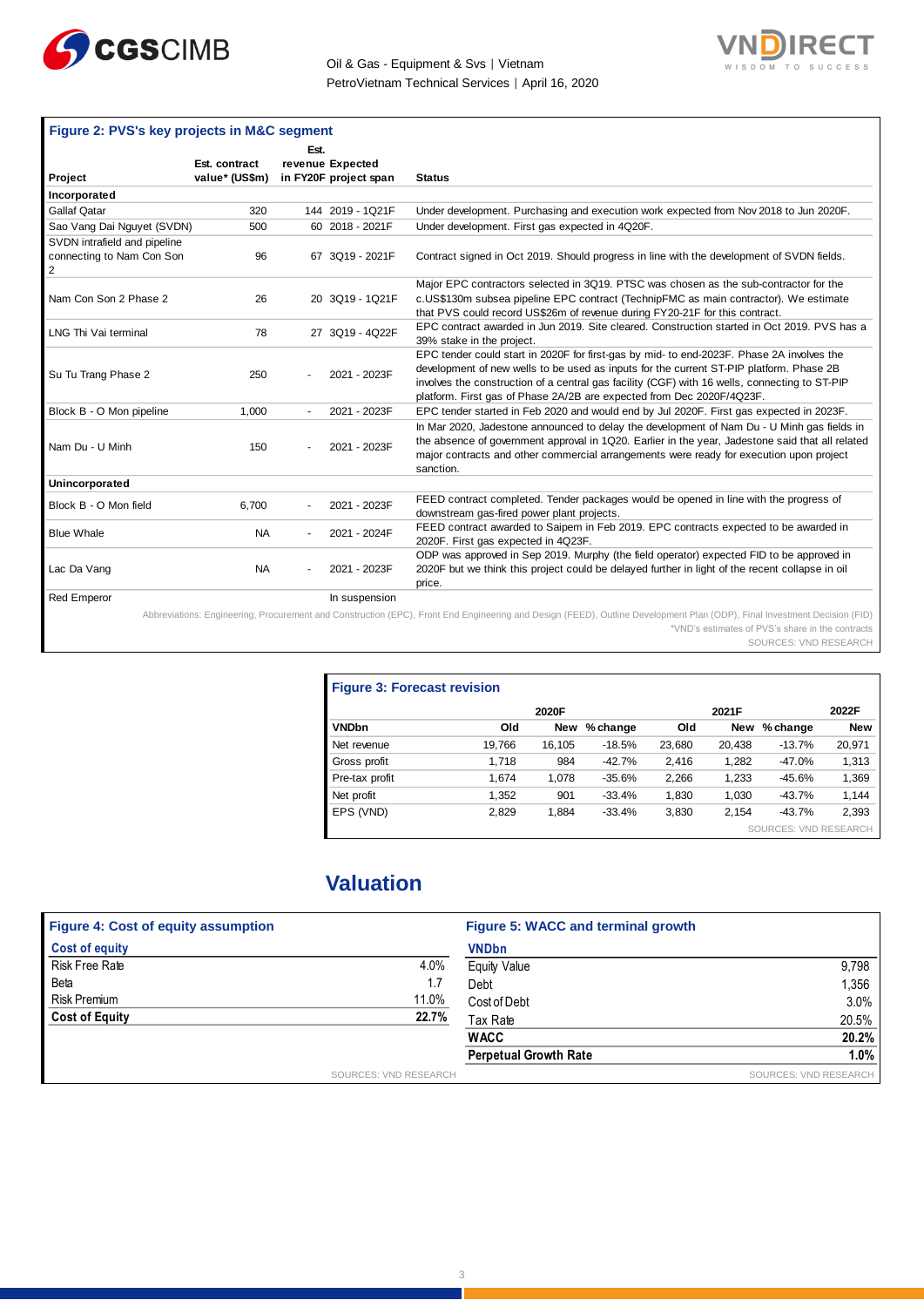



#### **Figure 6: Summary of DCF valuation**

| <b>VNDbn</b>                                 |           |           |           |           |           |           |                        |           | <b>CAGR</b>     |
|----------------------------------------------|-----------|-----------|-----------|-----------|-----------|-----------|------------------------|-----------|-----------------|
|                                              | Dec-18A   | Dec-19F   | Dec-20F   | Dec-21F   | Dec-22F   | Dec-25F   | Dec-30F                | Dec-35F   | 20-35F          |
| Total revenue                                | 14,638    | 16,968    | 16,105    | 20,438    | 20,971    | 21,509    | 21,978                 | 22,260    | 2.2%            |
| % yoy                                        | $-13.5%$  | 15.9%     | $-5.1%$   | 26.9%     | 2.6%      | 0.6%      | 0.3%                   | 0.2%      |                 |
| COGS & OPEX                                  | (14, 265) | (16, 828) | (15, 820) | (20, 104) | (20, 630) | (21, 159) | (21, 621)              | (21, 899) |                 |
| Unlevered profit / EBIT                      | 373       | 140       | 285       | 334       | 341       | 349       | 357                    | 361       | 1.6%            |
| Operating margin                             | 2.5%      | 0.8%      | 1.8%      | 1.6%      | 1.6%      | 1.6%      | 1.6%                   | 1.6%      |                 |
| Effective tax rate                           | $-41.3%$  | $-26.7%$  | $-20.5%$  | $-20.5%$  | $-20.5%$  | $-20.5%$  | $-20.5%$               | $-20.5%$  |                 |
| EBIT * (1-Tax) or NOPAT                      | 219       | 103       | 227       | 266       | 271       | 278       | 284                    | 287       | 1.6%            |
| + Depreciation and amortisation              | 567       | 478       | 478       | 516       | 577       | 586       | 596                    | 604       |                 |
| % of revenue                                 | 3.9%      | 2.8%      | 3.0%      | 2.5%      | 2.8%      | 2.7%      | 2.7%                   | 2.7%      |                 |
| Capex                                        | (355)     | (766)     | (727)     | (923)     | (566)     | (740)     | (792)                  | (803)     |                 |
| % of revenue                                 | $-2.4%$   | $-4.5%$   | $-4.5%$   | $-4.5%$   | $-2.7%$   | $-3.4%$   | $-3.6%$                | $-3.6%$   |                 |
| + Change in working capital                  | (710)     | 1,367     | (65)      | (473)     | (104)     | (205)     | (239)                  | (242)     |                 |
| % of revenue                                 | $-4.9%$   | 8.1%      | $-0.4%$   | $-2.3%$   | $-0.5%$   | $-1.0%$   | $-1.1%$                | $-1.1%$   |                 |
| Interest and other financial activities, net | 604       | 963       | 793       | 898       | 1,029     | 1,027     | 1,041                  | 1,055     |                 |
| % of revenue                                 | 4.1%      | 5.7%      | 4.9%      | 4.4%      | 4.9%      | 4.8%      | 4.7%                   | 4.7%      |                 |
| Unlevered free cash flow (UFCF)              | 325       | 2,145     | 706       | 284       | 1,207     | 946       | 889                    | 901       |                 |
| % yoy                                        | $-82.7%$  | 560.7%    | $-67.1%$  | $-59.8%$  | 324.7%    | 21.4%     | 0.9%                   | 0.1%      |                 |
|                                              |           |           |           |           |           |           | SOURCES: VND RESEARCH. |           | COMPANY REPORTS |

*We lower our blended TP to VND16,500 on the back of (1) lower FY20-21F EPS forecasts, and (2) higher risk premium of 11% (vs. 10.1% earlier) to reflect increasing risk in the Vietnamese market.*

| <b>Figure 7: Blended target price</b> |                        |     |                       |
|---------------------------------------|------------------------|-----|-----------------------|
|                                       | Implied share          |     | <b>Weighted share</b> |
| <b>Method</b>                         | price (VND) Weight (%) |     | price (VND)           |
| <b>DCF</b>                            | 18.473                 | 50% | 9,236                 |
| FY20-22F target P/E of 6.8x           | 14.578                 | 50% | 7,289                 |
| <b>Blended value</b>                  |                        |     | 16,526                |
| <b>Target price</b>                   |                        |     | 16,500                |
|                                       |                        |     | SOURCES: VND RESEARCH |

PVS's stock price is highly correlated to oil price movements, despite the lagged effect of oil price on the company's results announcement. We reiterate our Add rating as we think its current stock price has priced in the negative effects of the recent oil price crash, while the company's contracted M&C projects will still provide cash inflows going forward. It is notable that PVS is among the top five companies with the highest net cash to market cap ratio in Vietnam's stock market (147.8% at current price, data excluding Banking and Insurance stocks), implying lower downside risk and better resources to weather the market headwinds.

We expect the company to maintain its cash dividend policy of VND700/share in FY20-22F, translating to a dividend yield of 5.9% at current price.

| <b>Figure 8: Peer comparison</b> |               |                   |                          |                           |                  |           |        |                 |                                                                         |     |         |       |         |                |       |         |                |              |
|----------------------------------|---------------|-------------------|--------------------------|---------------------------|------------------|-----------|--------|-----------------|-------------------------------------------------------------------------|-----|---------|-------|---------|----------------|-------|---------|----------------|--------------|
|                                  | Bloomberg     |                   | Share<br>Price<br>(local | Target<br>Price<br>(local | Market<br>Cap    |           | P/E(x) |                 | 3-yr fw<br><b>CAGR</b><br><b>EPS</b>                                    |     | P/BV(x) |       |         | <b>ROE (%)</b> |       |         | <b>ROA</b> (%) |              |
| Company                          | Ticker        | Recom.            | curr)                    |                           | curr) (US\$ m)   |           |        | TTM FY20F FY21F | (%)                                                                     | TTM | FY20F   | FY21F | TTM     | FY20F          | FY21F | TTM     | FY20F          | <b>FY21F</b> |
| <b>PV Technical Services</b>     | <b>PVS VN</b> | ADD               | 11.800                   | 16.500                    | 241              | 6.6       | 6.2    | 5.5             | 10.4%                                                                   | 0.4 | 0.5     | 0.6   | 7.1%    | 7.7%           | 9.6%  | 3.5%    | 3.6%           | 4.2%         |
| Malaysia Marine Eng              |               | MMHE MK NOT RATED | 0.42                     | NA                        | 153              | <b>NA</b> | 24.4   | 14.3            | <b>NA</b>                                                               | 0.3 | 0.3     | 0.3   | $-1.4%$ | .5%            | 2.3%  | $-1.1%$ | 0.7%           | 1.3%         |
| Yinson Holdings                  | YNS MK        | <b>ADD</b>        | 5.28                     | 9.29                      | 1.297            | 27.7      | 26.5   | 10.2            | 36.0%                                                                   | 1.7 | 1.6     | 1.5   | 6.2%    | 2.6%           | 11.3% | 2.4%    | 2.5%           | 5.0%         |
| Hyundai Engineering              | 000720 KS     | <b>HOLD</b>       | 32.900                   | 45.000                    | 3,010            | 8.8       | 7.1    | 6.7             | <b>NA</b>                                                               | 0.5 | 0.5     | 0.4   | 6.3%    | 6.7%           | 6.7%  | 2.2%    | 2.4%           | 2.4%         |
| Keppel Corp                      | <b>KEP SP</b> | ADD               | 5.59                     | 7.76                      | $^{\prime}$ .138 | 14.4      | 12.0   | 11.5            | 7.4%                                                                    | 0.9 | 0.8     | 0.8   | 6.3%    | 7.0%           | 7.0%  | 2.4%    | 2.5%           | 2.6%         |
| Average (all)                    |               |                   |                          |                           | 2.368            | 14.4      | 15.2   | 9.6             | 17.9%                                                                   | 0.8 | 0.7     | 0.7   | 4.9%    | 5.1%           | 7.4%  | 1.9%    | 2.3%           | 3.1%         |
| Average (excluding PVS)          |               |                   |                          |                           | 2,899            | 16.9      | 17.5   | 10.7            | 21.7%                                                                   | 0.9 | 0.8     | 0.7   | 4.3%    | 4.4%           | 6.8%  | 1.5%    | 2.0%           | 2.8%         |
|                                  |               |                   |                          |                           |                  |           |        |                 | SOURCES: CGS-CIMB RESEARCH, VND RESEARCH, BLOOMBERG (DATA AS AT 16 APR) |     |         |       |         |                |       |         |                |              |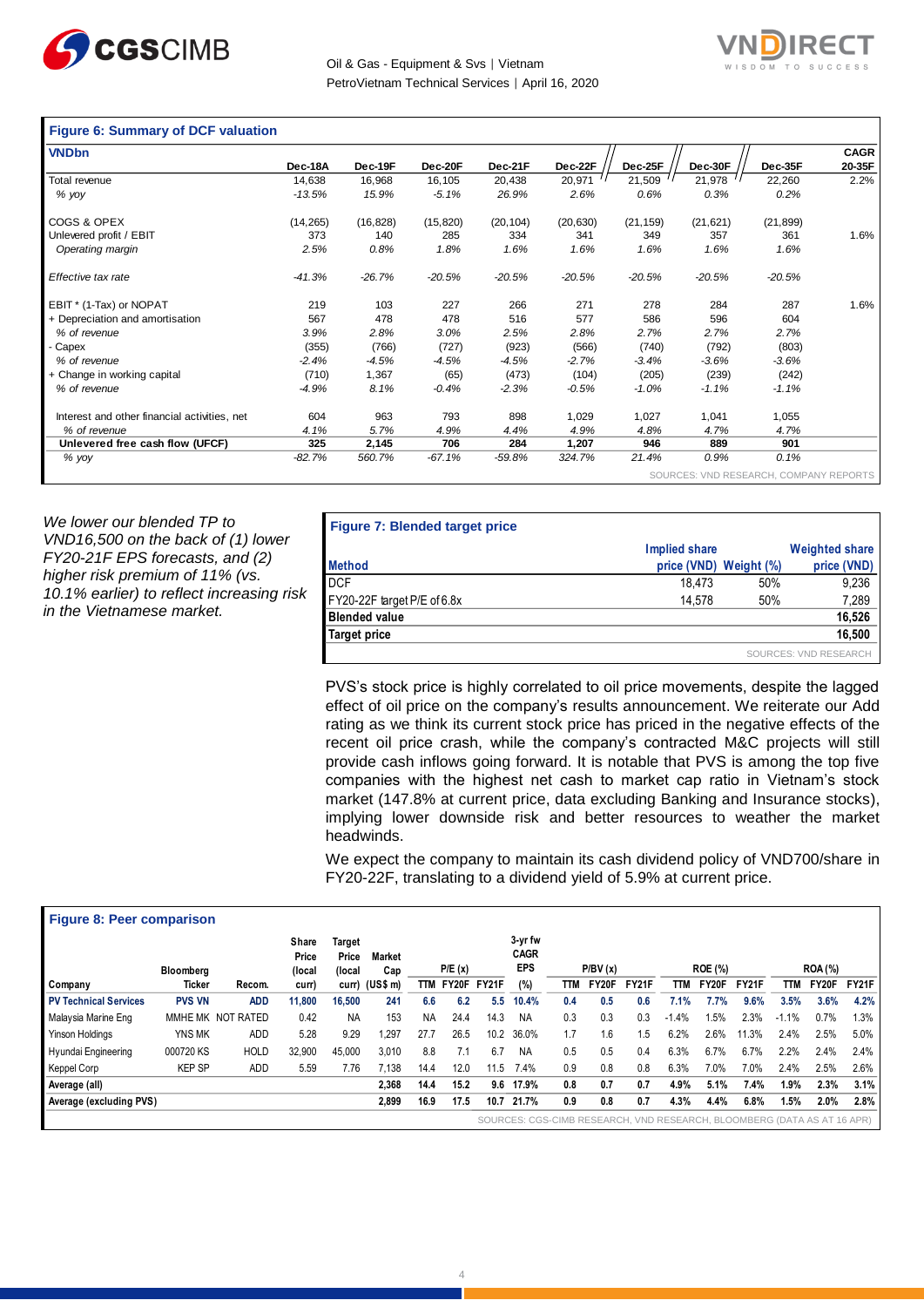



#### **BY THE NUMBERS**



#### **Profit & Loss**

| (VNDb)                                    | Dec-18A | Dec-19A | Dec-20F | Dec-21F | Dec-22F |
|-------------------------------------------|---------|---------|---------|---------|---------|
| <b>Total Net Revenues</b>                 | 14.638  | 16,968  | 16,105  | 20,438  | 20,971  |
| <b>Gross Profit</b>                       | 1,119   | 898     | 984     | 1,282   | 1,313   |
| <b>Operating EBITDA</b>                   | 940     | 619     | 764     | 850     | 918     |
| Depreciation And Amortisation             | (567)   | (478)   | (478)   | (516)   | (577)   |
| <b>Operating EBIT</b>                     | 373     | 140     | 285     | 334     | 341     |
| Financial Income/(Expense)                | 440     | 253     | 169     | 121     | 87      |
| Pretax Income/(Loss) from Assoc.          | 723     | 581     | 501     | 622     | 782     |
| Non-Operating Income/(Expense)            | (559)   | 129     | 123     | 156     | 160     |
| Profit Before Tax (pre-El)                | 976     | 1,103   | 1,078   | 1,233   | 1,369   |
| <b>Exceptional Items</b>                  |         |         |         |         |         |
| <b>Pre-tax Profit</b>                     | 976     | 1,103   | 1,078   | 1,233   | 1,369   |
| Taxation                                  | (403)   | (295)   | (221)   | (253)   | (281)   |
| Exceptional Income - post-tax             |         |         |         |         |         |
| <b>Profit After Tax</b>                   | 573     | 808     | 857     | 980     | 1,089   |
| Minority Interests                        | 474     | 41      | 43      | 50      | 55      |
| <b>Preferred Dividends</b>                |         |         |         |         |         |
| FX Gain/(Loss) - post tax                 |         |         |         |         |         |
| Other Adjustments - post-tax              |         |         |         |         |         |
| <b>Net Profit</b>                         | 1,047   | 849     | 901     | 1,030   | 1,144   |
| <b>Recurring Net Profit</b>               | 1,047   | 849     | 901     | 1,030   | 1,144   |
| <b>Fully Diluted Recurring Net Profit</b> | 1,047   | 849     | 901     | 1,030   | 1,144   |

#### **Cash Flow**

| (VNDb)                           | Dec-18A  | Dec-19A  | Dec-20F  | Dec-21F  | Dec-22F  |
|----------------------------------|----------|----------|----------|----------|----------|
| <b>EBITDA</b>                    | 940      | 619      | 764      | 850      | 918      |
| Cash Flow from Invt. & Assoc.    | (997)    | (855)    | (741)    | (809)    | (935)    |
| Change In Working Capital        | (710)    | 1,367    | (65)     | (473)    | (104)    |
| (Incr)/Decr in Total Provisions  | 90       | 154      | $\Omega$ | $\Omega$ | $\Omega$ |
| Other Non-Cash (Income)/Expense  | 36       | 485      | 315      | 383      | 452      |
| <b>Other Operating Cashflow</b>  | 1,055    | 495      | 688      | 723      | 784      |
| Net Interest (Paid)/Received     | (36)     | (39)     | (41)     | (38)     | (38)     |
| Tax Paid                         | (187)    | (320)    | (232)    | (265)    | (294)    |
| <b>Cashflow From Operations</b>  | 192      | 1,906    | 688      | 371      | 783      |
| Capex                            | (355)    | (766)    | (727)    | (923)    | (566)    |
| Disposals Of FAs/subsidiaries    | 2        | 5        | 5        | 5        | 5        |
| Acq. Of Subsidiaries/investments |          |          |          |          |          |
| <b>Other Investing Cashflow</b>  | 1,428    | (545)    | (545)    | (545)    | (545)    |
| Cash Flow From Investing         | 1,075    | (1, 306) | (1, 267) | (1, 462) | (1, 106) |
| Debt Raised/(repaid)             | (256)    | 448      | (321)    | 149      | (154)    |
| Proceeds From Issue Of Shares    |          |          |          |          |          |
| Shares Repurchased               |          |          |          |          |          |
| Dividends Paid                   | (509)    | (397)    | (335)    | (335)    | (335)    |
| <b>Preferred Dividends</b>       |          |          |          |          |          |
| <b>Other Financing Cashflow</b>  | $\Omega$ | $\Omega$ | $\Omega$ | $\Omega$ | $\Omega$ |
| <b>Cash Flow From Financing</b>  | (765)    | 52       | (655)    | (186)    | (488)    |
| <b>Total Cash Generated</b>      | 502      | 651      | (1, 235) | (1, 278) | (811)    |
| <b>Free Cashflow To Equity</b>   | 1,011    | 1,048    | (900)    | (943)    | (477)    |
| <b>Free Cashflow To Firm</b>     | 1,303    | 639      | (538)    | (1,054)  | (285)    |

SOURCES: VND RESEARCH, COMPANY REPORTS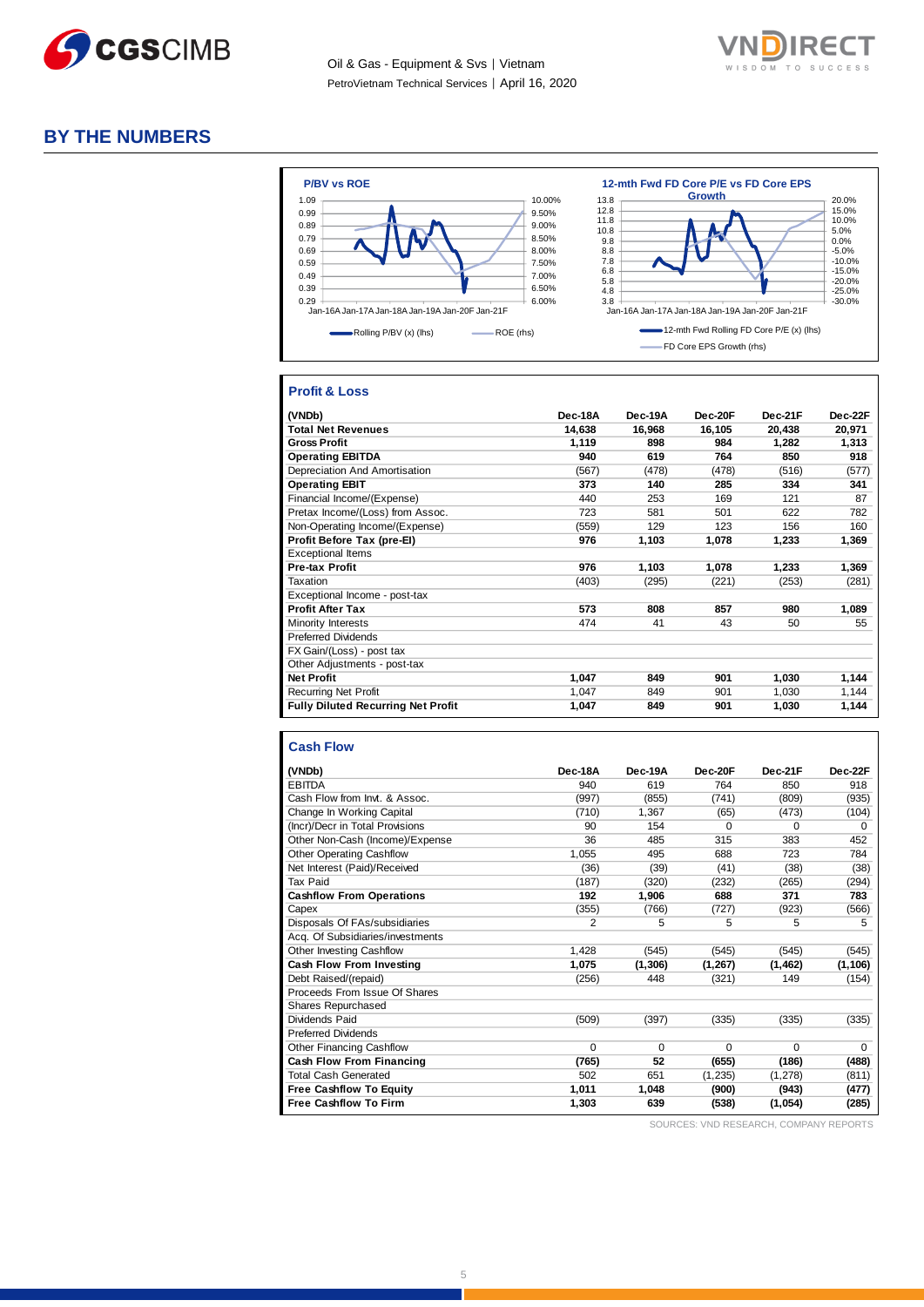



### **BY THE NUMBERS… cont'd**

| <b>Balance Sheet</b>                       |          |          |          |          |          |
|--------------------------------------------|----------|----------|----------|----------|----------|
| (VNDb)                                     | Dec-18A  | Dec-19A  | Dec-20F  | Dec-21F  | Dec-22F  |
| <b>Total Cash And Equivalents</b>          | 8.037    | 9.692    | 8,457    | 7.179    | 6.368    |
| <b>Total Debtors</b>                       | 5.006    | 4.627    | 4.572    | 5.802    | 5.953    |
| Inventories                                | 494      | 1.269    | 786      | 995      | 1.021    |
| <b>Total Other Current Assets</b>          | 591      | 396      | 376      | 477      | 490      |
| <b>Total Current Assets</b>                | 14,129   | 15,984   | 14,190   | 14,453   | 13,832   |
| <b>Fixed Assets</b>                        | 2.634    | 3,177    | 3,426    | 3,833    | 3,822    |
| <b>Total Investments</b>                   | 4.937    | 5,372    | 5,256    | 5,269    | 5,271    |
| Intangible Assets                          | $\Omega$ | $\Omega$ | $\Omega$ | $\Omega$ | $\Omega$ |
| <b>Total Other Non-Current Assets</b>      | 1,390    | 1.471    | 1.471    | 1.471    | 1.471    |
| <b>Total Non-current Assets</b>            | 8.961    | 10,020   | 10.153   | 10.573   | 10,563   |
| Short-term Debt                            | 721      | 771      | 335      | 417      | 323      |
| Current Portion of Long-Term Debt          |          |          |          |          |          |
| <b>Total Creditors</b>                     | 3.277    | 4.356    | 3.736    | 4.784    | 4,868    |
| <b>Other Current Liabilities</b>           | 2.827    | 3,867    | 3,670    | 4.658    | 4,779    |
| <b>Total Current Liabilities</b>           | 6.825    | 8.995    | 7.742    | 9.859    | 9,971    |
| Total Long-term Debt                       | 193      | 584      | 700      | 767      | 707      |
| Hybrid Debt - Debt Component               |          |          |          |          |          |
| <b>Total Other Non-Current Liabilities</b> | 3.366    | 3.641    | 3.641    | 3.641    | 3,641    |
| <b>Total Non-current Liabilities</b>       | 3,559    | 4,225    | 4,341    | 4,407    | 4,347    |
| <b>Total Provisions</b>                    | $\Omega$ | $\Omega$ | $\Omega$ | $\Omega$ | $\Omega$ |
| <b>Total Liabilities</b>                   | 10.384   | 13.220   | 12.082   | 14,266   | 14,318   |
| Shareholders' Equity                       | 11,872   | 12.070   | 11,503   | 9.952    | 9,214    |
| Minority Interests                         | 833      | 714      | 758      | 808      | 863      |
| <b>Total Equity</b>                        | 12,705   | 12,784   | 12,261   | 10,759   | 10,077   |

#### **Key Ratios**

|                                  | Dec-18A    | Dec-19A    | Dec-20F   | Dec-21F | Dec-22F |
|----------------------------------|------------|------------|-----------|---------|---------|
| Revenue Growth                   | $(13.5\%)$ | 15.9%      | $(5.1\%)$ | 26.9%   | 2.6%    |
| Operating EBITDA Growth          | $(3.0\%)$  | $(34.2\%)$ | 23.4%     | 11.3%   | 8.0%    |
| Operating EBITDA Margin          | 6.42%      | 3.65%      | 4.74%     | 4.16%   | 4.38%   |
| Net Cash Per Share (VND)         | 14,903     | 17.441     | 15,529    | 12.545  | 11,169  |
| BVPS (VND)                       | 24.839     | 25,253     | 24,067    | 20,821  | 19,278  |
| <b>Gross Interest Cover</b>      | 13.91      | 4.15       | 8.02      | 10.12   | 10.34   |
| <b>Effective Tax Rate</b>        | 41.3%      | 26.7%      | 20.5%     | 20.5%   | 20.5%   |
| Net Dividend Payout Ratio        | 48.6%      | 46.7%      | 37.1%     | 32.5%   | 29.3%   |
| <b>Accounts Receivables Days</b> | 132.1      | 103.6      | 104.5     | 92.6    | 102.3   |
| <b>Inventory Days</b>            | 12.96      | 20.02      | 24.87     | 16.97   | 18.72   |
| <b>Accounts Payables Days</b>    | 84.69      | 81.93      | 90.39     | 74.62   | 82.37   |
| <b>ROIC (%)</b>                  | 6.27%      | 2.80%      | 8.40%     | 8.29%   | 8.69%   |
| ROCE (%)                         | 6.30%      | 3.32%      | 3.83%     | 4.13%   | 4.28%   |
| Return On Average Assets         | 0.92%      | 2.47%      | 2.87%     | 3.58%   | 4.12%   |

| <b>Key Drivers</b>                             |         |         |         |         |         |
|------------------------------------------------|---------|---------|---------|---------|---------|
|                                                | Dec-18A | Dec-19A | Dec-20F | Dec-21F | Dec-22F |
| Outstanding Orderbook (VNDb)                   | 13,070  | 16,991  | 42,072  | 31,871  | 20,305  |
| Order Book Wins (VNDb)                         | N/A     | N/A     | N/A     | N/A     | N/A     |
| Order Book Depletion (VNDb)                    | N/A     | N/A     | N/A     | N/A     | N/A     |
| Average Day Rate Per Ship (US\$)               | N/A     | N/A     | N/A     | N/A     | N/A     |
| No. Of Ships (unit)                            | N/A     | N/A     | N/A     | N/A     | N/A     |
| Average Utilisation Rate (%)                   | N/A     | N/A     | N/A     | N/A     | N/A     |
| Oil Price (US\$/bbl)                           | 71.1    | 64.2    | 45.0    | 55.0    | 57.0    |
| Energy Production Volume (mmboe)               | N/A     | N/A     | N/A     | N/A     | N/A     |
| Average Day Rate - Drilling Rigs (US\$)        | N/A     | N/A     | N/A     | N/A     | N/A     |
| Average Util. Rate - Drilling Rigs (%)         | N/A     | N/A     | N/A     | N/A     | N/A     |
| Average Day Rate - FPUs (US\$)                 | N/A     | N/A     | N/A     | N/A     | N/A     |
| Average Util. Rate - FPUs (%)                  | N/A     | N/A     | N/A     | N/A     | N/A     |
| Total Oil Storage Capacity (000 cbm)           | N/A     | N/A     | N/A     | N/A     | N/A     |
| Equity Share Of Oil Storage Capacity (000 cbm) | N/A     | N/A     | N/A     | N/A     | N/A     |
| Assumed Util. Rate Of Oil Storage Capacity (%) | N/A     | N/A     | N/A     | N/A     | N/A     |

SOURCES: VND RESEARCH, COMPANY REPORTS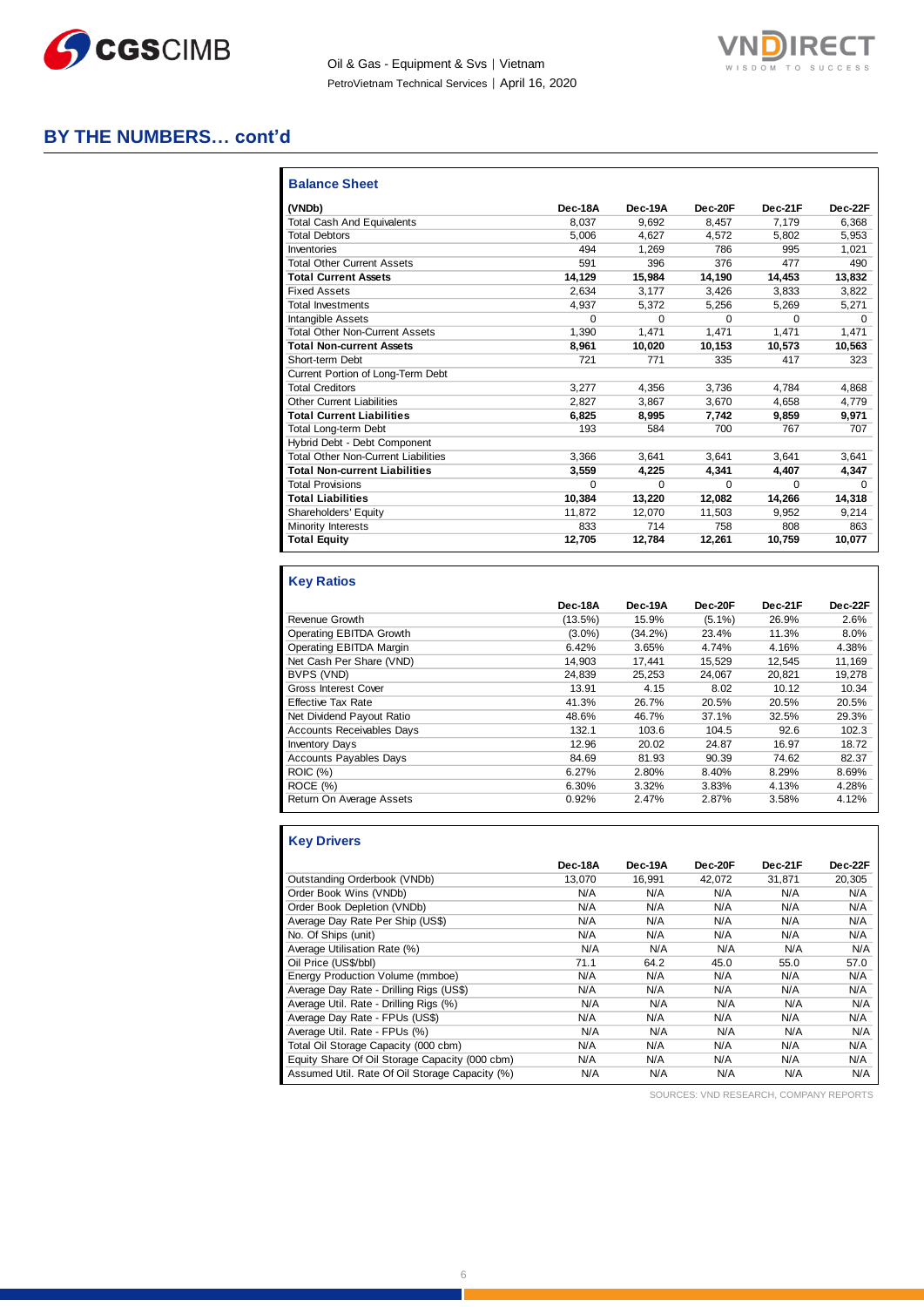



#### **DISCLAIMER**

The content of this report (including the views and opinions expressed therein, and the information comprised therein) has been prepared by and belongs to VNDIRECT Securities Corporation, and is distributed by CGS-CIMB pursuant to an arrangement between VNDIRECT Securities Corporation and CGS-CIMB. VNDIRECT Securities Corporation is not an affiliate of CGS-CIMB.

This report is not directed to, or intended for distribution to or use by, any person or entity who is a citizen or resident of or located in any locality, state, country or other jurisdiction where such distribution, publication, availability or use would be contrary to law or regulation.

By accepting this report, the recipient hereof represents and warrants that he is entitled to receive such report in accordance with the restrictions set forth below and agrees to be bound by the limitations contained herein (including the "Restrictions on Distributions" set out below). Any failure to comply with these limitations may constitute a violation of law. This publication is being supplied to you strictly on the basis that it will remain confidential. No part of this report may be (i) copied, photocopied, duplicated, stored or reproduced in any form by any means or (ii) redistributed or passed on, directly or indirectly, to any other person in whole or in part, for any purpose without the prior written consent of CGS-CIMB.

The information contained in this research report is prepared from data believed to be correct and reliable at the time of issue of this report.

VNDIRECT Securities Corporation may or may not issue regular reports on the subject matter of this report at any frequency and may cease to do so or change the periodicity of reports at any time. Neither VNDIRECT Securities Corporation nor CGS-CIMB is under any obligation to update this report in the event of a material change to the information contained in this report. Neither VNDIRECT Securities Corporation nor CGS-CIMB has any and will accept any, obligation to (i) check or ensure that the contents of this report remain current, reliable or relevant, (ii) ensure that the content of this report constitutes all the information a prospective investor may require, (iii) ensure the adequacy, accuracy, completeness, reliability or fairness of any views, opinions and information, and accordingly, VNDIRECT Securities Corporation, CGS-CIMB and their respective affiliates and related persons including China Galaxy International Financial Holdings Limited ("CGIFHL") and CIMB Group Sdn. Bhd. ("CIMBG") and their respective related corporations (and their respective directors, associates, connected persons and/or employees) shall not be liable in any manner whatsoever for any consequences (including but not limited to any direct, indirect or consequential losses, loss of profits and damages) of any reliance thereon or usage thereof. In particular, VNDIRECT Securities Corporation and CGS-CIMB disclaim all responsibility and liability for the views and opinions set out in this report.

Unless otherwise specified, this report is based upon reasonable sources. Such sources will, unless otherwise specified, for market data, be market data and prices available from the main stock exchange or market where the relevant security is listed, or, where appropriate, any other market. Information on the accounts and business of company(ies) will generally be based on published statements of the company(ies), information disseminated by regulatory information services, other publicly available information and information resulting from our research. Whilst every effort is made to ensure that statements of facts made in this report are accurate, all estimates, projections, forecasts, expressions of opinion and other subjective judgments contained in this report are based on assumptions considered to be reasonable as of the date of the document in which they are contained and must not be construed as a representation that the matters referred to therein will occur. Past performance is not a reliable indicator of future performance. The value of investments may go down as well as up and those investing may, depending on the investments in question, lose more than the initial investment. No report shall constitute an offer or an invitation by or on behalf of CGS-CIMB or VNDIRECT Securities Corporation, or their respective affiliates (including CGIFHL, CIMBG and their respective related corporations) to any person to buy or sell any investments.

CGS-CIMB and/or VNDIRECT Securities Corporation and/or their respective affiliates and related corporations (including CGIFHL, CIMBG and their respective related corporations), their respective directors, associates, connected parties and/or employees may own or have positions in securities of the company(ies) covered in this research report or any securities related thereto and may from time to time add to or dispose of, or may be materially interested in, any such securities. Further, CGS-CIMB and/or VNDIRECT Securities Corporation, and/or their respective affiliates and their respective related corporations (including CGIFHL, CIMBG and their respective related corporations) do and seek to do business with the company(ies) covered in this research report and may from time to time act as market maker or have assumed an underwriting commitment in securities of such company(ies), may sell them to or buy them from customers on a principal basis and may also perform or seek to perform significant investment banking, advisory, underwriting or placement services for or relating to such company(ies) as well as solicit such investment, advisory or other services from any entity mentioned in this report.

CGS-CIMBand/or VNDIRECT Securities Corporation and/or their respective affiliates (including CGIFHL, CIMBG and their respective related corporations) may enter into an agreement with the company(ies) covered in this report relating to the production of research reports. CGS-CIMB and/or VNDIRECT Securities Corporation may disclose the contents of this report to the company(ies) covered by it and may have amended the contents of this report following such disclosure.

The analyst responsible for the production of this report hereby certifies that the views expressed herein accurately and exclusively reflect his or her personal views and opinions about any and all of the issuers or securities analysed in this report and were prepared independently and autonomously. No part of the compensation of the analyst(s) was, is, or will be directly or indirectly related to the inclusion of specific recommendations(s) or view(s) in this report. The analyst(s) who prepared this research report is prohibited from receiving any compensation, incentive or bonus based on specific investment banking transactions or for providing a specific recommendation for, or view of, a particular company. Information barriers and other arrangements may be established where necessary to prevent conflicts of interests arising. However, the analyst(s) may receive compensation that is based on his/their coverage of company(ies) in the performance of his/their duties or the performance of his/their recommendations and the research personnel involved in the preparation of this report may also participate in the solicitation of the businesses as described above. In reviewing this research report, an investor should be aware that any or all of the foregoing, among other things, may give rise to real or potential conflicts of interest. Additional information is, subject to the duties of confidentiality, available on request.

The term "VNDIRECT Securities Corporation" shall, unless the context otherwise requires, mean VNDIRECT Securities Corporation and its affiliates, subsidiaries and related companies. The term "CGS-CIMB" shall denote, where appropriate, the relevant entity distributing or disseminating the report in the particular jurisdiction referenced below, or, in every other case except as otherwise stated herein, CGS-CIMB Securities International Pte. Ltd. and its affiliates, subsidiaries and related corporations.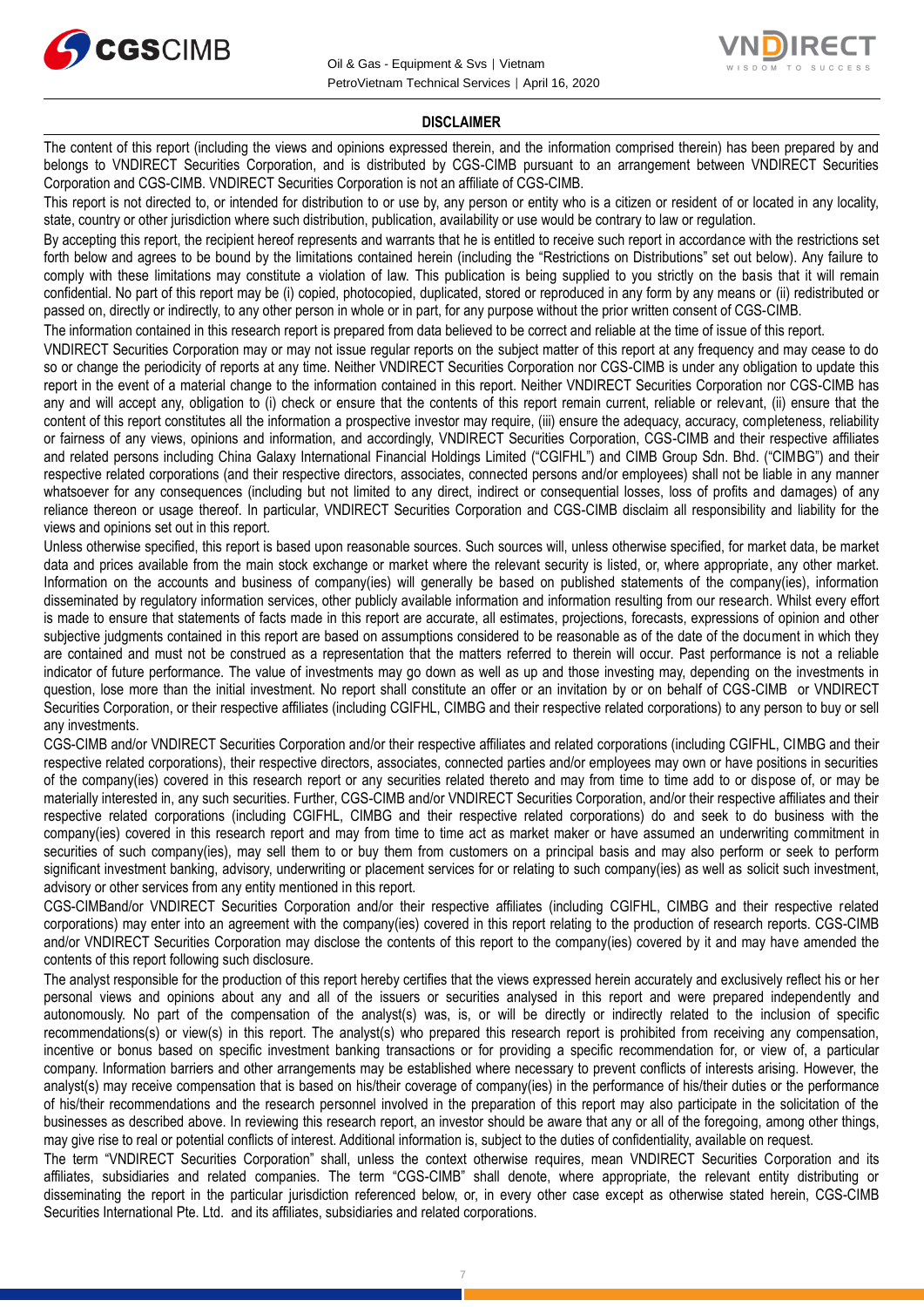



| <b>CGS-CIMB</b> |                                                                                   |                                                                 |  |  |
|-----------------|-----------------------------------------------------------------------------------|-----------------------------------------------------------------|--|--|
| Country         | <b>CGS-CIMB Entity</b>                                                            | <b>Regulated by</b>                                             |  |  |
| Hong Kong       | CGS-CIMB Securities (Hong Kong) Limited                                           | Securities and Futures Commission Hong Kong                     |  |  |
| India           | CGS-CIMB Securities (India) Private Limited                                       | Securities and Exchange Board of India (SEBI)                   |  |  |
| Indonesia       | PT CGS-CIMB Sekuritas Indonesia                                                   | Financial Services Authority of Indonesia                       |  |  |
| Malaysia        | CGS-CIMB Securities Sdn. Bhd. (formerly known<br>as Jupiter Securities Sdn. Bhd.) | Securities Commission Malaysia                                  |  |  |
| Singapore       | CGS-CIMB Research Pte. Ltd.                                                       | Monetary Authority of Singapore                                 |  |  |
| South Korea     | CGS-CIMB Securities (Hong Kong) Limited,<br>Korea Branch                          | Financial Services Commission and Financial Supervisory Service |  |  |
| Thailand        | CGS-CIMB Securities (Thailand) Co. Ltd.                                           | Securities and Exchange Commission Thailand                     |  |  |

(i) As of March 31, 2020 VNDIRECT Securities Corporation has a proprietary position in the securities (which may include but not limited to shares, warrants, call warrants and/or any other derivatives) in the following company or companies covered or recommended in this report:  $(a)$  -

(ii) As of April 16, 2020, the analyst(s) who prepared this report, and the associate(s), has / have an interest in the securities (which may include but not limited to shares, warrants, call warrants and/or any other derivatives) in the following company or companies covered or recommended in this report:

(a) -

This report does not purport to contain all the information that a prospective investor may require. CGS-CIMB, VNDIRECT Securities Corporation and their respective affiliates (including CGIFHL, CIMBG and their related corporations) do not make any guarantee, representation or warranty, express or implied, as to the adequacy, accuracy, completeness, reliability or fairness of any such information and opinion contained in this report. None of CGS-CIMB, VNDIRECT Securities Corporation and their respective affiliates and related persons (including CGIFHL, CIMBG and their related corporations) shall be liable in any manner whatsoever for any consequences (including but not limited to any direct, indirect or consequential losses, loss of profits and damages) of any reliance thereon or usage thereof.

This report is general in nature and has been prepared for information purposes only. It is intended for circulation amongst CGS-CIMB's and its affiliates' (including CGIFHL's, CIMBG's and their respective related corporations') clients generally and does not have regard to the specific investment objectives, financial situation and the particular needs of any specific person who may receive this report. The information and opinions in this report are not and should not be construed or considered as an offer, recommendation or solicitation to buy or sell the subject securities, related investments or other financial instruments or any derivative instrument, or any rights pertaining thereto.

Investors are advised to make their own independent evaluation of the information contained in this research report, consider their own individual investment objectives, financial situation and particular needs and consult their own professional and financial advisers as to the legal, business, financial, tax and other aspects before participating in any transaction in respect of the securities of company(ies) covered in this research report. The securities of such company(ies) may not be eligible for sale in all jurisdictions or to all categories of investors.

#### Restrictions on Distributions

**Australia:** Despite anything in this report to the contrary, this research is issued by VNDIRECT Securities Corporation and provided in Australia by CGS-CIMB Securities (Singapore) Pte. Ltd. and CGS-CIMB Securities (Hong Kong) Limited. This research is only available in Australia to persons who are "wholesale clients" (within the meaning of the Corporations Act 2001 (Cth) and is supplied solely for the use of such wholesale clients and shall not be distributed or passed on to any other person. You represent and warrant that if you are in Australia, you are a "wholesale client". This research is of a general nature only and has been prepared without taking into account the objectives, financial situation or needs of the individual recipient. CGS-CIMB Securities (Singapore) Pte. Ltd. and CGS-CIMB Securities (Hong Kong) Limited do not hold, and are not required to hold an Australian financial services license. CGS-CIMB Securities (Singapore) Pte. Ltd. and CGS-CIMB Securities (Hong Kong) Limited rely on "passporting" exemptions for entities appropriately licensed by the Monetary Authority of Singapore (under ASIC Class Order 03/1102) and the Securities and Futures Commission in Hong Kong (under ASIC Class Order 03/1103).

**Canada:** This research report has not been prepared in accordance with the disclosure requirements of Dealer Member Rule 3400 – Research Restrictions and Disclosure Requirements of the Investment Industry Regulatory Organization of Canada. For any research report distributed by CIBC, further disclosures related to CIBC conflicts of interest can be found at https://researchcentral.cibcwm.com.

**China:** For the purpose of this report, the People's Republic of China ("PRC") does not include the Hong Kong Special Administrative Region, the Macau Special Administrative Region or Taiwan. The distributor of this report has not been approved or licensed by the China Securities Regulatory Commission or any other relevant regulatory authority or governmental agency in the PRC. This report contains only marketing information. The distribution of this report is not an offer to buy or sell to any person within or outside PRC or a solicitation to any person within or outside of PRC to buy or sell any instruments described herein. This report is being issued outside the PRC to a limited number of institutional investors and may not be provided to any person other than the original recipient and may not be reproduced or used for any other purpose.

**France:** Only qualified investors within the meaning of French law shall have access to this report. This report shall not be considered as an offer to subscribe to, or used in connection with, any offer for subscription or sale or marketing or direct or indirect distribution of financial instruments and it is not intended as a solicitation for the purchase of any financial instrument.

**Germany:** This report is only directed at persons who are professional investors as defined in sec 31a(2) of the German Securities Trading Act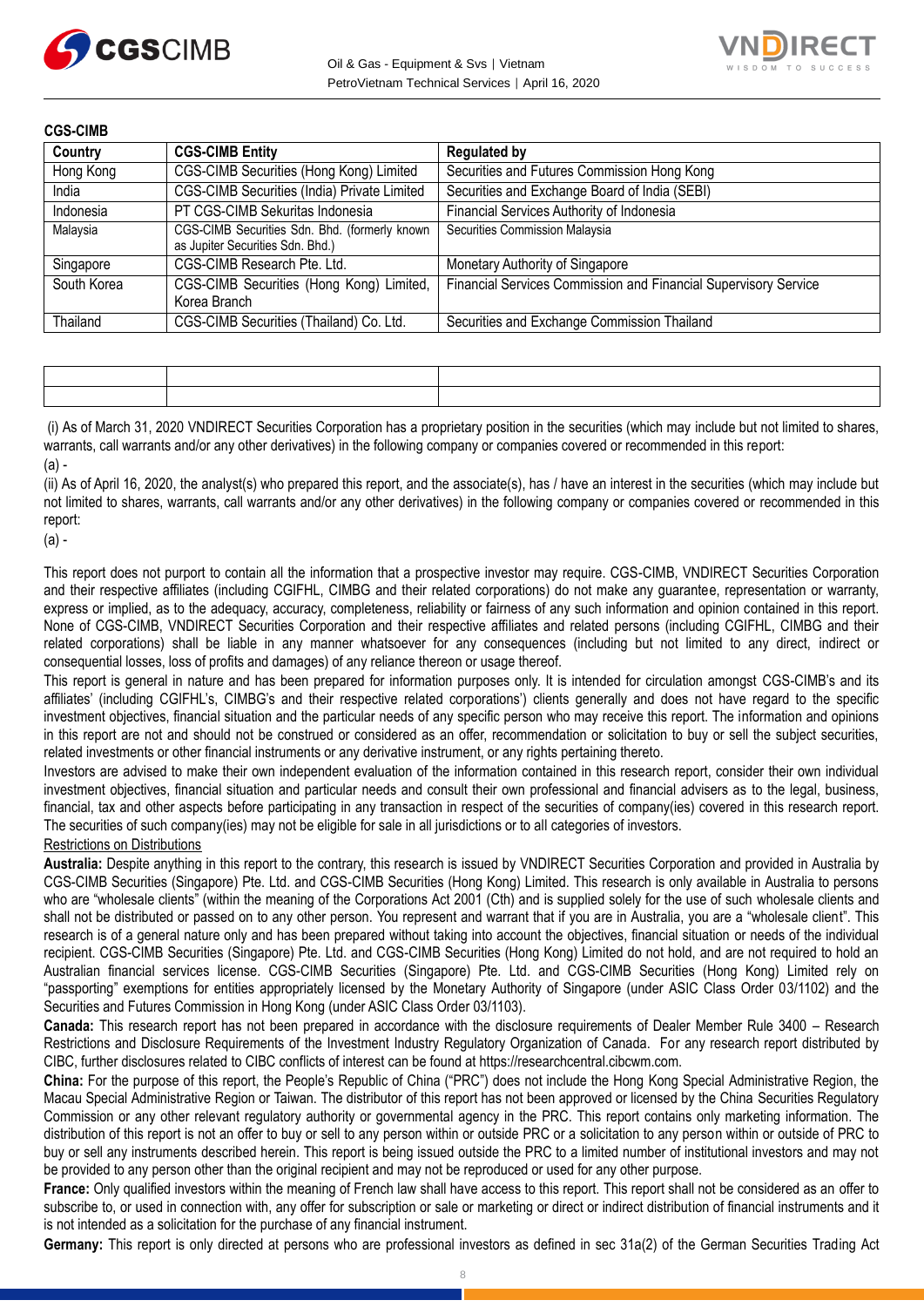



(WpHG). This publication constitutes research of a non-binding nature on the market situation and the investment instruments cited here at the time of the publication of the information.

The current prices/yields in this issue are based upon closing prices from Bloomberg as of the day preceding publication. Please note that neither the German Federal Financial Supervisory Agency (BaFin), nor any other supervisory authority exercises any control over the content of this report.

**Hong Kong:** This report is issued by VNDIRECT Securities Corporation and distributed in Hong Kong by CGS-CIMB Securities (Hong Kong) Limited ("CHK") which is licensed in Hong Kong by the Securities and Futures Commission for Type 1 (dealing in securities), Type 4 (advising on securities) and Type 6 (advising on corporate finance) activities. Any investors wishing to purchase or otherwise deal in the securities covered in this report should contact the Head of Sales at CGS-CIMB Securities (Hong Kong) Limited. The views and opinions in this research report are of VNDIRECT Securities Corporation as of the date hereof and are subject to change. If the Financial Services and Markets Act of the United Kingdom or the rules of the Financial Conduct Authority apply to a recipient, our obligations owed to such recipient therein are unaffected. CHK has no obligation to update the opinion or the information in this research report.

CHK does not make a market on other securities mentioned in the report.

#### **India:**

This report is issued by VNDIRECT Securities Corporation and distributed in India by CGS-CIMB Securities (India) Private Limited ("CGS-CIMB India"). CGS-CIMB India is a subsidiary of CGS-CIMB Securities International Pte. Ltd. which in turn is a 50:50 joint venture company of CGIFHL and CIMBG. The details of the members of the group of companies of CGS-CIMB can be found at www.cgs-cimb.com, CGIFHL at www.chinastock.com.hk/en/ACG/ContactUs/index.aspx and CIMBG at www.cimb.com/en/who-we-are.html. CGS-CIMB India is registered with the National Stock Exchange of India Limited and BSE Limited as a trading and clearing member (Merchant Banking Number: INM000012037) under the Securities and Exchange Board of India (Stock Brokers and Sub-Brokers) Regulations, 1992. In accordance with the provisions of Regulation 4(g) of the Securities and Exchange Board of India (Investment Advisers) Regulations, 2013, CGS-CIMB India is not required to seek registration with the Securities and Exchange Board of India ("SEBI") as an Investment Adviser. CGS-CIMB India is registered with SEBI (SEBI Registration Number: INZ000157134) as a Research Analyst (INH000000669) pursuant to the SEBI (Research Analysts) Regulations, 2014 ("Regulations").

This report does not take into account the particular investment objectives, financial situations, or needs of the recipients. It is not intended for and does not deal with prohibitions on investment due to law/jurisdiction issues etc. which may exist for certain persons/entities. Recipients should rely on their own investigations and take their own professional advice before investment.

The report is not a "prospectus" as defined under Indian Law, including the Companies Act, 2013, and is not, and shall not be, approved by, or filed or registered with, any Indian regulator, including any Registrar of Companies in India, SEBI, any Indian stock exchange, or the Reserve Bank of India. No offer, or invitation to offer, or solicitation of subscription with respect to any such securities listed or proposed to be listed in India is being made, or intended to be made, to the public, or to any member or section of the public in India, through or pursuant to this report.

The research analysts, strategists or economists principally responsible for the preparation of this research report are segregated from the other activities of CGS-CIMB India and they have received compensation based upon various factors, including quality, accuracy and value of research, firm profitability or revenues, client feedback and competitive factors. Research analysts', strategists' or economists' compensation is not linked to investment banking or capital markets transactions performed or proposed to be performed by CGS-CIMB India or its affiliates.

CGS-CIMB India does not have actual / beneficial ownership of 1% or more securities of the subject company in this research report, at the end of the month immediately preceding the date of publication of this research report. However, since affiliates of CGS-CIMB India are engaged in the financial services business, they might have in their normal course of business financial interests or actual / beneficial ownership of one per cent or more in various companies including the subject company in this research report.

CGS-CIMB India or its associates, may: (a) from time to time, have long or short position in, and buy or sell the securities of the subject company in this research report; or (b) be engaged in any other transaction involving such securities and earn brokerage or other compensation or act as a market maker in the financial instruments of the subject company in this research report or act as an advisor or lender/borrower to such company or may have any other potential conflict of interests with respect to any recommendation and other related information and opinions.

CGS-CIMB India, its associates and the analyst engaged in preparation of this research report have not received any compensation for investment banking, merchant banking or brokerage services from the subject company mentioned in the research report in the past 12 months.

CGS-CIMB India, its associates and the analyst engaged in preparation of this research report have not managed or co-managed public offering of securities for the subject company mentioned in the research report in the past 12 months. The analyst from CGS-CIMB India engaged in preparation of this research report or his/her relative (a) do not have any financial interests in the subject company mentioned in this research report; (b) do not own 1% or more of the equity securities of the subject company mentioned in the research report as of the last day of the month preceding the publication of the research report; (c) do not have any material conflict of interest at the time of publication of the research report.

**Indonesia:** This report is issued by VNDIRECT Securities Corporation and distributed by PT CGS-CIMB Sekuritas Indonesia ("CGS-CIMB Indonesia"). The views and opinions in this research report are not our own but of VNDIRECT Securities Corporation as of the date hereof and are subject to change. CGS-CIMB Indonesia has no obligation to update the opinion or the information in this research report. This report is for private circulation only to clients of CGS-CIMB Indonesia. Neither this report nor any copy hereof may be distributed in Indonesia or to any Indonesian citizens wherever they are domiciled or to Indonesian residents except in compliance with applicable Indonesian capital market laws and regulations.

This research report is not an offer of securities in Indonesia. The securities referred to in this research report have not been registered with the Financial Services Authority (Otoritas Jasa Keuangan) pursuant to relevant capital market laws and regulations, and may not be offered or sold within the territory of the Republic of Indonesia or to Indonesian citizens through a public offering or in circumstances which constitute an offer within the meaning of the Indonesian capital market law and regulations.

**Ireland:** CGS-CIMB is not an investment firm authorised in the Republic of Ireland and no part of this document should be construed as CGS-CIMB acting as, or otherwise claiming or representing to be, an investment firm authorised in the Republic of Ireland.

**Malaysia:** This report is issued by VNDIRECT Securities Corporation and distributed in Malaysia by CGS-CIMB Securities Sdn. Bhd. (formerly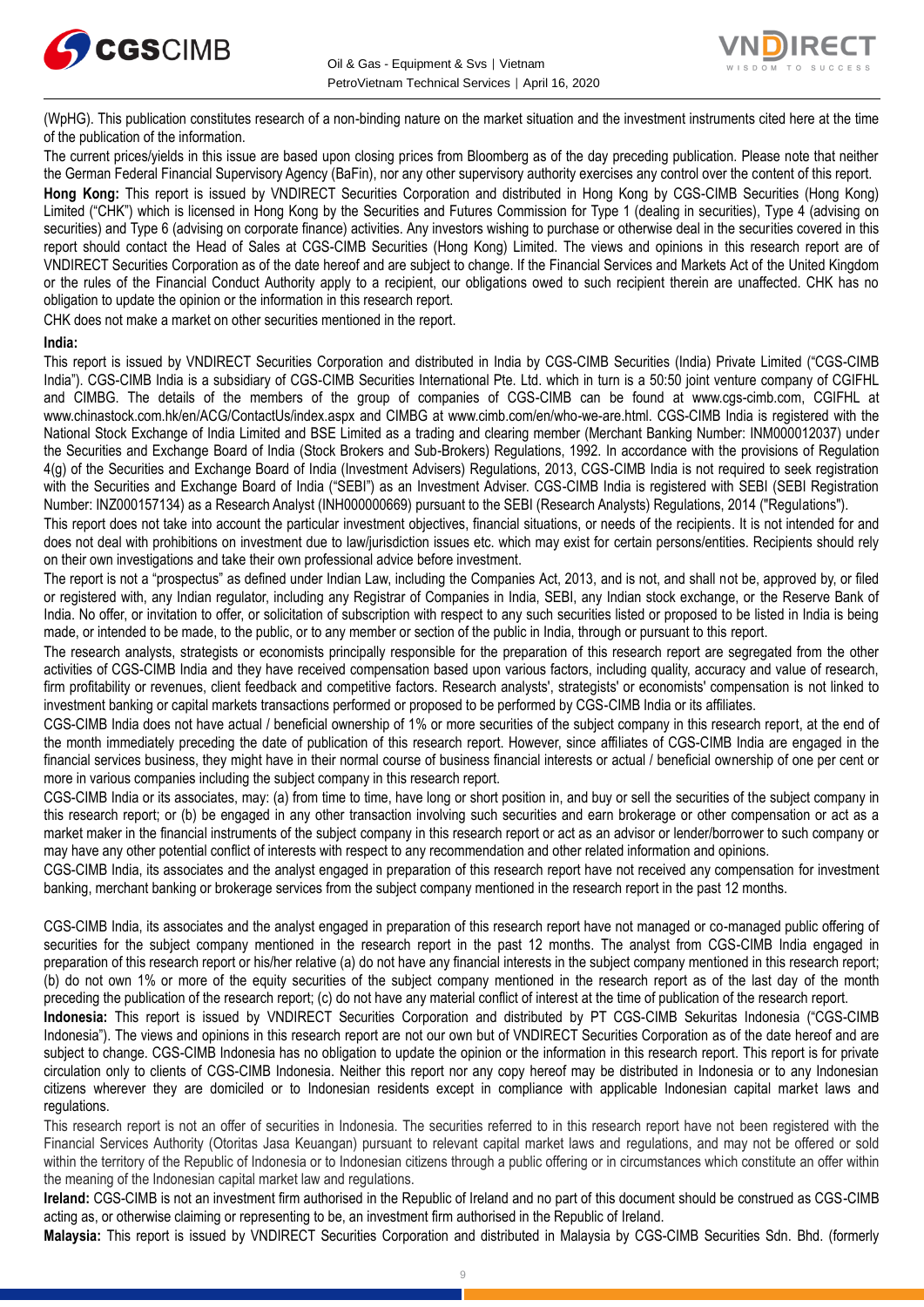



known as Jupiter Securities Sdn. Bhd.) ("CGS-CIMB Malaysia") solely for the benefit of and for the exclusive use of our clients. Recipients of this report are to contact CGS-CIMB Malaysia, at 29th Floor Menara CIMB No. 1 Jalan Stesen Sentral 2, Kuala Lumpur Sentral 50470 Kuala Lumpur, Malaysia, in respect of any matters arising from or in connection with this report. CGS-CIMB Malaysia has no obligation to update, revise or reaffirm the opinion or the information in this research report after the date of this report.

**New Zealand:** In New Zealand, this report is for distribution only to persons who are wholesale clients pursuant to section 5C of the Financial Advisers Act 2008.

**Singapore:** This report is issued by VNDIRECT Securities Corporation and distributed by CGS-CIMB Research Pte Ltd ("CGS-CIMBR"). CGS-CIMBR is a financial adviser licensed under the Financial Advisers Act, Cap 110 ("FAA") for advising on investment products, by issuing or promulgating research analyses or research reports, whether in electronic, print or other form. Accordingly CGS-CIMBR is a subject to the applicable rules under the FAA unless it is able to avail itself to any prescribed exemptions.

Recipients of this report are to contact CGS-CIMB Research Pte Ltd, 50 Raffles Place, #16-02 Singapore Land Tower, Singapore in respect of any matters arising from, or in connection with this report. CGS-CIMBR has no obligation to update the opinion or the information in this research report. This publication is strictly confidential and is for private circulation only. If you have not been sent this report by CGS-CIMBR directly, you may not rely, use or disclose to anyone else this report or its contents.

If the recipient of this research report is not an accredited investor, expert investor or institutional investor, CGS-CIMBR accepts legal responsibility for the contents of the report without any disclaimer limiting or otherwise curtailing such legal responsibility. If the recipient is an accredited investor, expert investor or institutional investor, the recipient is deemed to acknowledge that CGS-CIMBR is exempt from certain requirements under the FAA and its attendant regulations, and as such, is exempt from complying with the following :

(a) Section 25 of the FAA (obligation to disclose product information);

(b) Section 27 (duty not to make recommendation with respect to any investment product without having a reasonable basis where you may be reasonably expected to rely on the recommendation) of the FAA;

(c) MAS Notice on Information to Clients and Product Information Disclosure [Notice No. FAA-N03];

(d) MAS Notice on Recommendation on Investment Products [Notice No. FAA-N16];

(e) Section 36 (obligation on disclosure of interest in securities), and

(f) any other laws, regulations, notices, directive, guidelines, circulars and practice notes which are relates to the above, to the extent permitted by applicable laws, as may be amended from time to time, and any other laws, regulations, notices, directive, guidelines, circulars, and practice notes as we may notify you from time to time. In addition, the recipient who is an accredited investor, expert investor or institutional investor acknowledges that a CGS-CIMBR is exempt from Section 27 of the FAA, the recipient will also not be able to file a civil claim against CGS-CIMBR for any loss or damage arising from the recipient's reliance on any recommendation made by CGS-CIMBR which would otherwise be a right that is available to the recipient under Section 27 of the FAA, the recipient will also not be able to file a civil claim against CGS-CIMBR for any loss or damage arising from the recipient's reliance on any recommendation made by CGS-CIMBR which would otherwise be a right that is available to the recipient under Section 27 of the FAA.

CGS-CIMBR, its affiliates and related corporations, their directors, associates, connected parties and/or employees may own or have positions in securities of the company(ies) covered in this research report or any securities related thereto and may from time to time add to or dispose of, or may be materially interested in, any such securities. Further, CGS-CIMBR, its affiliates and its related corporations do and seek to do business with the company(ies) covered in this research report and may from time to time act as market maker or have assumed an underwriting commitment in securities of such company(ies), may sell them to or buy them from customers on a principal basis and may also perform or seek to perform significant investment banking, advisory, underwriting or placement services for or relating to such company(ies) as well as solicit such investment, advisory or other services from any entity mentioned in this report.

As of April 16, 2020,, CGS-CIMBR does not have a proprietary position in the recommended securities in this report.

CGS-CIMBR does not make a market on the securities mentioned in the report.

**South Korea:** This report is issued by VNDIRECT Securities Corporation and distributed in South Korea by CGS-CIMB Securities (Hong Kong) Limited, Korea Branch ("CGS-CIMB Korea") which is licensed as a cash equity broker, and regulated by the Financial Services Commission and Financial Supervisory Service of Korea. In South Korea, this report is for distribution only to professional investors under Article 9(5) of the Financial Investment Services and Capital Market Act of Korea ("FSCMA").

**Spain:** This document is a research report and it is addressed to institutional investors only. The research report is of a general nature and not personalised and does not constitute investment advice so, as the case may be, the recipient must seek proper advice before adopting any investment decision. This document does not constitute a public offering of securities.

CGS-CIMB is not registered with the Spanish Comision Nacional del Mercado de Valores to provide investment services.

**Sweden:** This report contains only marketing information and has not been approved by the Swedish Financial Supervisory Authority. The distribution of this report is not an offer to sell to any person in Sweden or a solicitation to any person in Sweden to buy any instruments described herein and may not be forwarded to the public in Sweden.

**Switzerland:** This report has not been prepared in accordance with the recognized self-regulatory minimal standards for research reports of banks issued by the Swiss Bankers' Association (Directives on the Independence of Financial Research).

**Thailand:** This report is issued by VNDIRECT Securities Corporation and distributed by CGS-CIMB Securities (Thailand) Co. Ltd. ("CGS-CIMB Thailand") based upon sources believed to be reliable (but their accuracy, completeness or correctness is not guaranteed). The statements or expressions of opinion herein were arrived at after due and careful consideration for use as information for investment. Such opinions are subject to change without notice and CGS-CIMB Thailand has no obligation to update the opinion or the information in this research report.

CGS-CIMB Thailand may act or acts as Market Maker, and issuer and offerer of Derivative Warrants and Structured Note which may have the following securities as its underlying securities. Investors should carefully read and study the details of the derivative warrants in the prospectus before making investment decisions.

AAV, ADVANC, AEONTS, AMATA, AOT, AWC, BANPU, BBL, BCH, BCP, BCPG, BDMS, BEC, BEM, BGC, BGRIM, BH, BJC, BPP, BTS, CBG,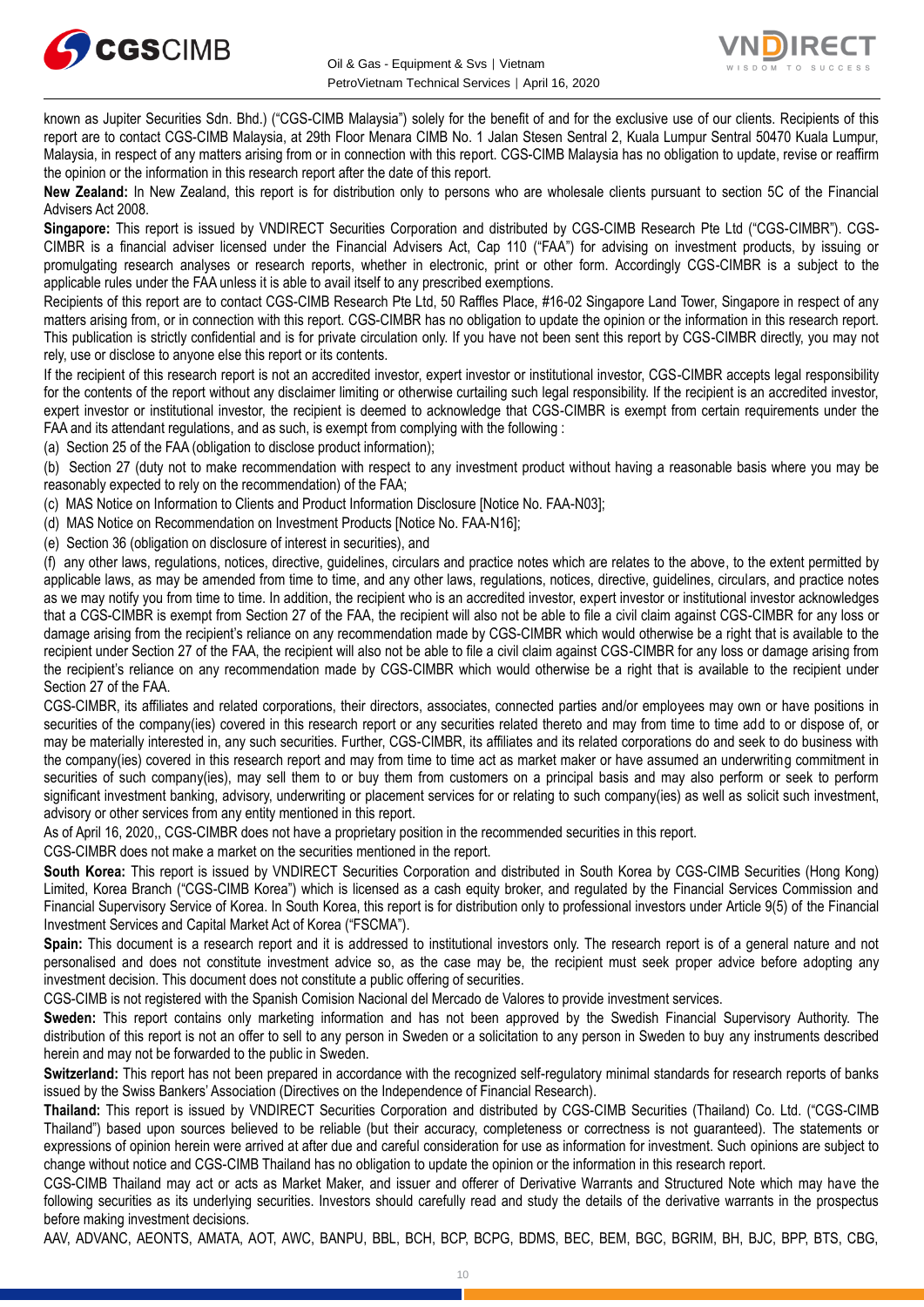



CENTEL, CHG, CK, CKP, COM7, CPALL, CPF, CPN, DELTA, DTAC, EA, EGCO, EPG, ERW, ESSO, GFPT, GLOBAL, GPSC, GULF, GUNKUL, HANA, HMPRO, INTUCH, IRPC, IVL, JAS, JMT, KBANK, KCE, KKP, KTB, KTC, LH, MAJOR, MBK, MEGA, MINT, MTC, ORI, OSP, PLANB, PRM, PSH, PSL, PTG, PTT, PTTEP, PTTGC, QH, RATCH, RS, SAWAD, SCB, SCC, SGP, SPALI, SPRC, STA, STEC, STPI, SUPER, TASCO, TCAP, THAI, THANI, THG, TISCO, TKN, TMB, TOA, TOP, TPIPP, TQM, TRUE, TTW, TU, VGI, WHA, BEAUTY, JMART, LPN, SISB, WORK. **Corporate Governance Report:**

The disclosure of the survey result of the Thai Institute of Directors Association ("IOD") regarding corporate governance is made pursuant to the policy of the Office of the Securities and Exchange Commission. The survey of the IOD is based on the information of a company listed on the Stock Exchange of Thailand and the Market for Alternative Investment disclosed to the public and able to be accessed by a general public investor. The result, therefore, is from the perspective of a third party. It is not an evaluation of operation and is not based on inside information.

The survey result is as of the date appearing in the Corporate Governance Report of Thai Listed Companies. As a result, the survey result may be changed after that date. CGS-CIMB Thailand does not confirm nor certify the accuracy of such survey result.

| <b>Score</b><br><b>Range:</b>        | 1∩∩<br>90<br>טע | $^{\circ}$<br><b>RC</b><br>vu | 70<br>$\overline{70}$<br>л.<br>. . | $\overline{\phantom{a}}$<br>.∪ or<br>Relow | Result<br>י הי<br>NG<br>$\overline{\phantom{a}}$<br>.<br>.<br> |
|--------------------------------------|-----------------|-------------------------------|------------------------------------|--------------------------------------------|----------------------------------------------------------------|
| -<br><b>Description</b><br>eription. | xcellent        | ∨en<br>000ز                   | $\overline{\phantom{a}}$<br>G000   | N/A                                        |                                                                |

**United Arab Emirates:** The distributor of this report has not been approved or licensed by the UAE Central Bank or any other relevant licensing authorities or governmental agencies in the United Arab Emirates. This report is strictly private and confidential and has not been reviewed by, deposited or registered with UAE Central Bank or any other licensing authority or governmental agencies in the United Arab Emirates. This report is being issued outside the United Arab Emirates to a limited number of institutional investors and must not be provided to any person other than the original recipient and may not be reproduced or used for any other purpose. Further, the information contained in this report is not intended to lead to the sale of investments under any subscription agreement or the conclusion of any other contract of whatsoever nature within the territory of the United Arab Emirates.

**United Kingdom and European Economic Area (EEA):** In the United Kingdom and European Economic Area, this material is also being distributed by CGS-CIMB Securities (UK) Limited ("CGS-CIMB UK"). CGS-CIMB UK is authorized and regulated by the Financial Conduct Authority and its registered office is at 27 Knightsbridge, London, SW1X7YB. The material distributed by CGS-CIMB UK has been prepared in accordance with CGS-CIMB's policies for managing conflicts of interest arising as a result of publication and distribution of this material. This material is for distribution only to, and is solely directed at, selected persons on the basis that those persons: (a) are eligible counterparties and professional clients of CGS-CIMB UK; (b) have professional experience in matters relating to investments falling within Article 19(5) of the Financial Services and Markets Act 2000 (Financial Promotion) Order 2005 (as amended, the "Order"), (c) fall within Article 49(2)(a) to (d) ("high net worth companies, unincorporated associations etc") of the Order; (d) are outside the United Kingdom subject to relevant regulation in each jurisdiction, material(all such persons together being referred to as "relevant persons"). This material is directed only at relevant persons and must not be acted on or relied on by persons who are not relevant persons. Any investment or investment activity to which this material relates is available only to relevant persons and will be engaged in only with relevant persons.

This material is categorised as non-independent for the purposes of CGS-CIMB UK and therefore does not provide an impartial or objective assessment of the subject matter and does not constitute independent research. Consequently, this material has not been prepared in accordance with legal requirements designed to promote the independence of research and will not be subject to any prohibition on dealing ahead of the dissemination of research. Therefore, this material is considered a marketing communication.

**United States:** This research report is issued by VNDIRECT Securities Corporation and distributed in the United States of America by CGS-CIMB Securities (USA) Inc, a U.S. registered broker-dealer and a related company of CGS-CIMB Securities Sdn. Bhd. (formerly known as Jupiter Securities Sdn. Bhd.), CGS-CIMB Research Pte Ltd, PT CGS-CIMB Sekuritas Indonesia, CGS-CIMB Securities (Thailand) Co. Ltd, CGS-CIMB Securities (Hong Kong) Limited and CGS-CIMB Securities (India) Private Limited, and is distributed solely to persons who qualify as "U.S. Institutional Investors" as defined in Rule 15a-6 under the Securities and Exchange Act of 1934. This communication is only for Institutional Investors whose ordinary business activities involve investing in shares, bonds, and associated securities and/or derivative securities and who have professional experience in such investments. Any person who is not a U.S. Institutional Investor or Major Institutional Investor must not rely on this communication. The delivery of this research report to any person in the United States of America is not a recommendation to effect any transactions in the securities discussed herein, or an endorsement of any opinion expressed herein. CGS-CIMB Securities (USA) Inc, is a FINRA/SIPC member and takes responsibility for the content of this report. For further information or to place an order in any of the abovementioned securities please contact a registered representative of CGS-CIMB Securities (USA) Inc.

CGS-CIMB Securities (USA) Inc. does not make a market on other securities mentioned in the report.

CGS-CIMB Securities (USA) Inc. has not managed or co-managed a public offering of any of the securities mentioned in the past 12 months.

CGS-CIMB Securities (USA) Inc. has not received compensation for investment banking services from any of the company mentioned in the past 12 months.

CGS-CIMB Securities (USA) Inc. neither expects to receive nor intends to seek compensation for investment banking services from any of the company mentioned within the next 3 months.

**Other jurisdictions:** In any other jurisdictions, except if otherwise restricted by laws or regulations, this report is only for distribution to professional, institutional or sophisticated investors as defined in the laws and regulations of such jurisdictions.

|                                                                 | Distribution of stock ratings and investment banking clients for quarter ended on 31 March 2020 |                         |                                |  |  |
|-----------------------------------------------------------------|-------------------------------------------------------------------------------------------------|-------------------------|--------------------------------|--|--|
| 811 companies under coverage for quarter ended on 31 March 2020 |                                                                                                 |                         |                                |  |  |
|                                                                 |                                                                                                 | Rating Distribution (%) | Investment Banking clients (%) |  |  |
|                                                                 | Add                                                                                             | 60 8%                   | 0.1%                           |  |  |
|                                                                 | Hold                                                                                            | 27.6%                   | 0.0%                           |  |  |
|                                                                 | Reduce                                                                                          | 11.6%                   | $0.0\%$                        |  |  |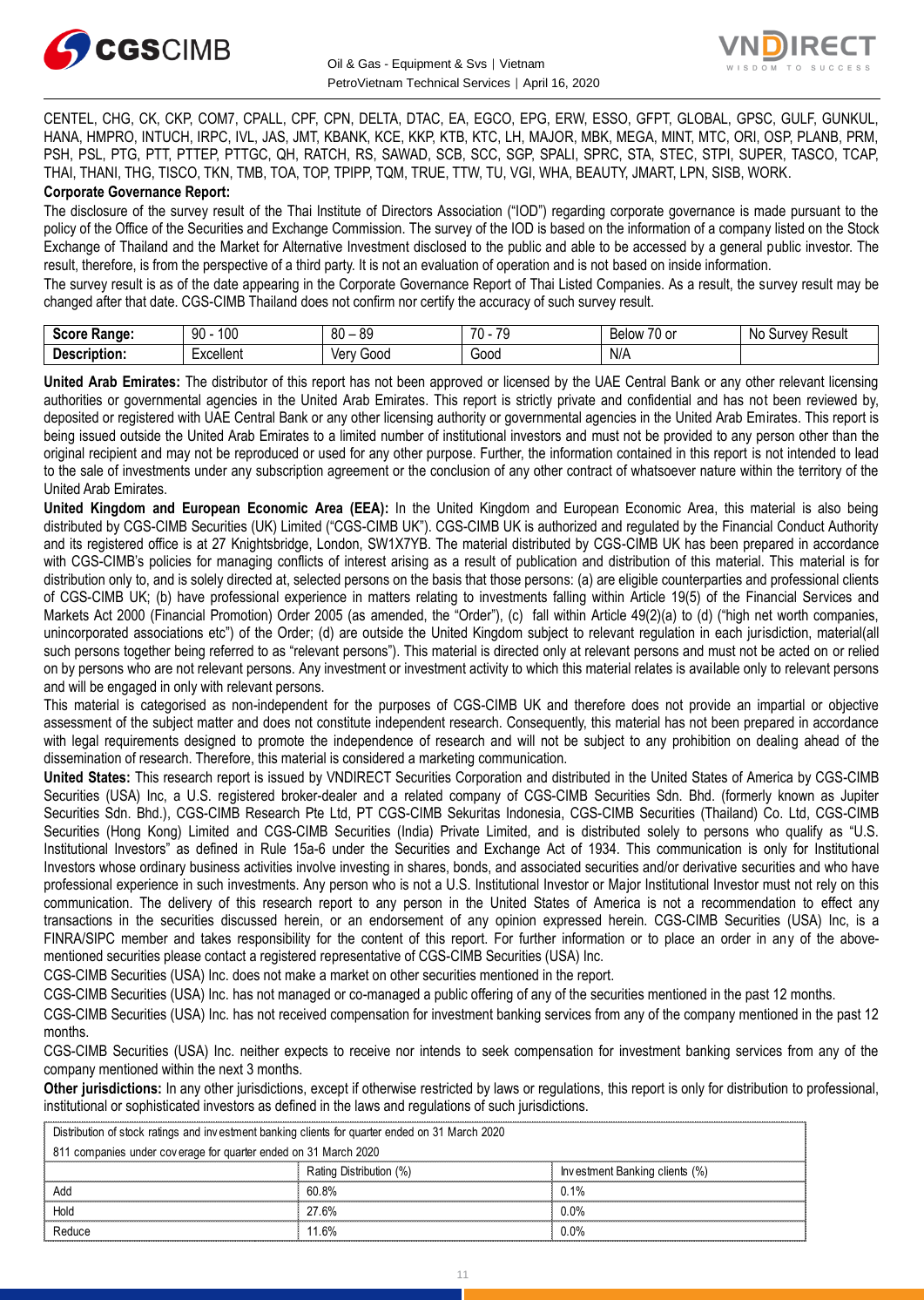



#### **Spitzer Chart for stock being researched ( 2 year data )**

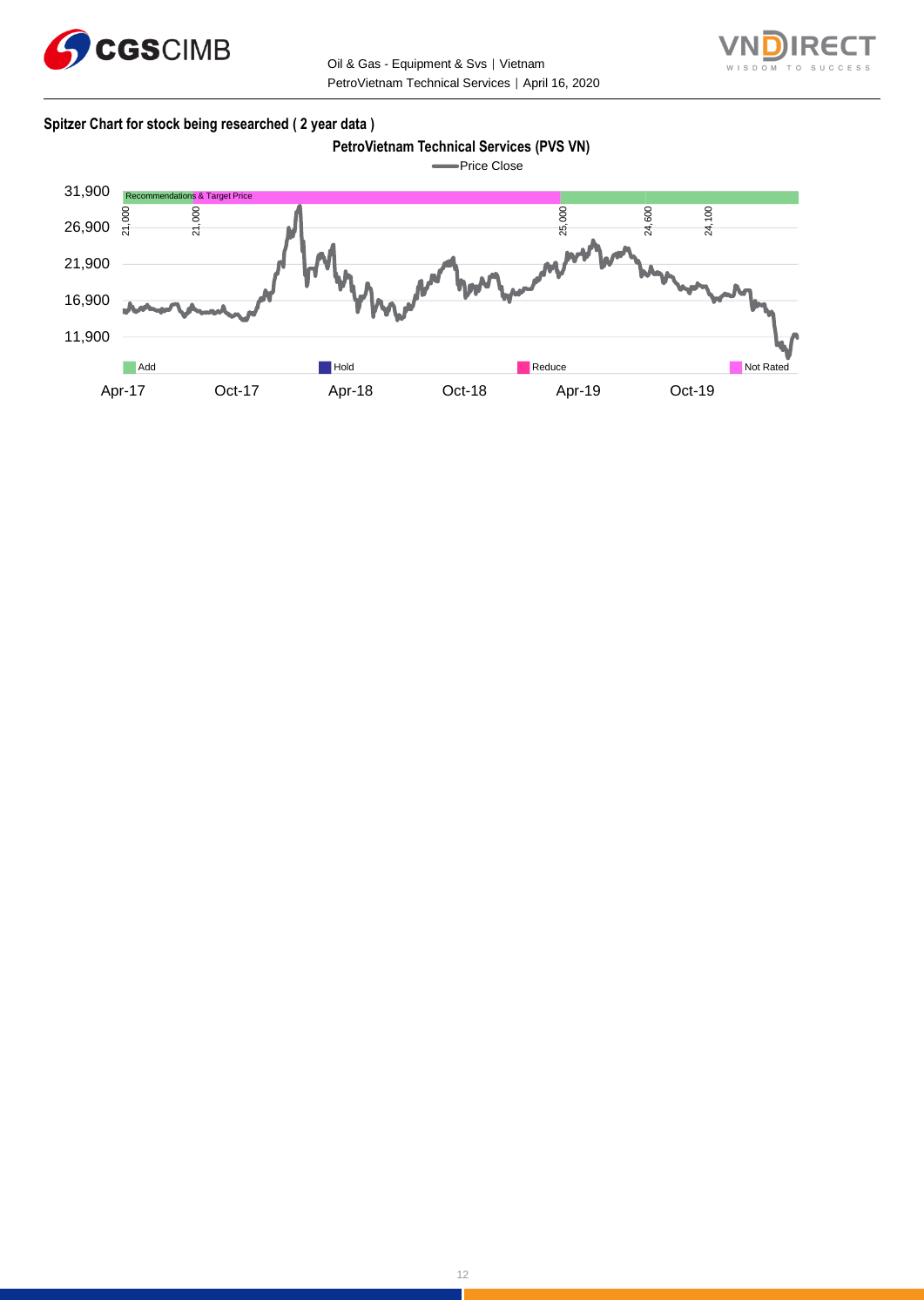



#### **Corporate Governance Report of Thai Listed Companies (CGR). CG Rating by the Thai Institute of Directors Association (Thai IOD) in 2019, Anti-Corruption 2019**

**ADVANC** – Excellent, Certified, **AEONTS** – Good, n/a, **AH** – Very Good, n/a, **AMATA** – Excellent, Declared, **ANAN** – Excellent, Declared, **AOT** – Excellent, n/a, **AP** – Excellent, Certified, **ASP** – Very Good, Certified, **BAM** – not available, n/a, **BANPU** – Excellent, Certified, **BAY** – Excellent, Certified, **BBL** – Very Good, Certified, **BCH** – Good, Certified, **BCP** - Excellent, Certified, **BCPG** – Excellent, Certified, **BDMS** – Very Good, n/a, **BEAUTY** – Good, n/a, **BEC** – Very Good, n/a, **BGRIM** – Very Good, Declared, **BH** - Good, n/a, **BJC** – Very Good, n/a, **BJCHI** – Very Good, Certified, **BLA** – Very Good, Certified, **BPP** – Very Good, Declared, **BR** - Good, n/a, **BTS** - Excellent, Certified, **CBG** – Very Good, n/a, **CCET** – Good, n/a, **CENTEL** – Very Good, Certified, **CHAYO** - Good, n/a, **CHG** – Very Good, Declared, **CK** – Excellent, n/a, **COL** – Excellent, Declared, **CPALL** – Excellent, Certified, **CPF** – Excellent, Certified, **CPN** - Excellent, Certified, **CPNREIT** – not available, n/a, **CRC** – not available, n/a, **DELTA** - Excellent, Declared, **DEMCO** – Excellent, Certified, **DDD** – Very Good, n/a, **DIF** – not available, n/a, **DREIT** – not available, n/a, **DTAC** – Excellent, Certified, **EA** – Excellent, n/a, **ECL** – Very Good, Certified, **EGCO** - Excellent, Certified, **EPG** – Very Good, n/a, **ERW** – Very Good, n/a, **GFPT** - Excellent, Certified, **GGC** – Excellent, Certified, **GLOBAL** – Very Good, n/a, **GLOW** – Very Good, Certified, **GPSC** – Excellent, Certified, **GULF** – Very Good, n/a, **GUNKUL** – Excellent, Certified, **HANA** - Excellent, Certified, **HMPRO** - Excellent, Certified, **HUMAN** – Good, n/a, **ICHI** – Excellent, Declared, **III** – Excellent, n/a, **INTUCH** - Excellent, Certified, **IRPC** – Excellent, Certified, **ITD** – Very Good, n/a, **IVL** - Excellent, Certified, **JASIF** – not available, n/a, **BJC** – Very Good, n/a, **JMT** – Very Good, n/a, **KBANK** - Excellent, Certified, **KCE** - Excellent, Certified, **KKP** – Excellent, Certified, **KSL** – Excellent, Certified, **KTB** - Excellent, Certified, **KTC** – Excellent, Certified, **LH** - Excellent, n/a, **LPN** – Excellent, Certified, **M** – Very Good, Certified, **MACO** – Very Good, n/a, **MAJOR** – Very Good, n/a, **MAKRO** – Excellent, Certified, **MALEE** – Excellent, Certified, **MC** – Excellent, Certified, **MCOT** – Excellent, Certified, **MEGA** – Very Good, n/a, **MINT** - Excellent, Certified, **MK** – Very Good, n/a, **MTC** – Excellent, n/a, **NETBAY** – Very Good, n/a, **OSP** – Very Good, n/a, **PLANB** – Excellent, Certified, **PLAT** – Very Good, Certified, **PR9** – Excellent, n/a, **PSH** – Excellent, Certified, **PSTC** – Very Good, Certified, **PTT** - Excellent, Certified, **PTTEP** - Excellent, Certified, **PTTGC** - Excellent, Certified, **QH** – Excellent, Certified, **RATCH** – Excellent, Certified, **ROBINS** – Excellent, Certified, **RS** – Excellent, n/a, **RSP** – not available, n/a, **S** – Excellent, n/a, **SAPPE** – Very Good, Declared, **SAT** – Excellent, Certified, **SAWAD** – Very Good, n/a, **SC** – Excellent, Certified, **SCB** - Excellent, Certified, **SCC** – Excellent, Certified, **SCN** – Excellent, Certified, **SF** – Good, n/a, **SHR** – not available, n/a, **SIRI** – Very Good, Certified, **SPA** - Good, n/a, **SPALI** - Excellent, n/a, **SPRC** – Excellent, Certified, **STA** – Very Good, Certified, **STEC** – Excellent, n/a, **SVI** – Excellent, Certified, **SYNEX** – Excellent, Certified, **TASCO** – Excellent, Certified, **TCAP** – Excellent, Certified, **THANI** – Excellent, Certified, **TIPCO** – Very Good, Certified, **TISCO** - Excellent, Certified, **TKN** – Very Good, n/a, **TMB** - Excellent, Certified, **TNR** – Very Good, Certified, **TOP** - Excellent, Certified, **TPCH** – Good, n/a, **TPIPP** – Good, n/a, **TRUE** – Excellent, Certified, **TU** – Excellent, Certified, **TVO** – Excellent, Declared, **UNIQ** – not available, n/a, **VGI** – Excellent, Certified, **WHA** – Excellent, Certified, **WHART** – not available, n/a, **WICE** – Excellent, Certified, **WORK** – Good, n/a.

1 CG Score 2019 from Thai Institute of Directors Association (IOD)

2 AGM Level 2018 from Thai Investors Association

3 Companies participating in Thailand's Private Sector Collective Action Coalition Against Corruption programme (Thai CAC) under Thai Institute of Directors (as of November 30, 2018) are categorised into:

companies that have declared their intention to join CAC, and companies certified by CAC.

4 [The Stock Exchange of Thailand : the record of listed companies with corporate sustainable development "Thai sustainability Investment 2018" included:](http://www.set.or.th/sustainable_dev/en/sr/sri/tsi_p1.html)

SET and mai listed companies passed the assessment conducted by the Stock Exchange of Thailand: THSI (SET) and THSI (mai)

SET listed companies passed the assessment conducted by the Dow Jones Sustainability Indices (DJSI)

#### **RECOMMENDATION FRAMEWORK**

| <b>Stock Ratings</b>   | Definition:                                                                                                                                                                                                                                                       |
|------------------------|-------------------------------------------------------------------------------------------------------------------------------------------------------------------------------------------------------------------------------------------------------------------|
| Add                    | The stock's total return is expected to reach 15% or higher over the next 12 months.                                                                                                                                                                              |
| Hold                   | The stock's total return is expected to be between negative 10% and positive 15% over the next 12 months.                                                                                                                                                         |
| Reduce                 | The stock's total return is expected to fall below negative 10% over the next 12 months.                                                                                                                                                                          |
|                        | The total expected return of a stock is defined as the sum of the:(i) percentage difference between the target price and the current price and (ii)<br>the forward net dividend yields of the stock. Stock price targets have an investment horizon of 12 months. |
| <b>Sector Ratings</b>  | Definition:                                                                                                                                                                                                                                                       |
| Overweight             | An Overweight rating means stocks in the sector have, on a market cap-weighted basis, a positive absolute<br>recommendation.                                                                                                                                      |
| Neutral                | A Neutral rating means stocks in the sector have, on a market cap-weighted basis, a neutral absolute recommendation.                                                                                                                                              |
| Underweight            | An Underweight rating means stocks in the sector have, on a market cap-weighted basis, a negative absolute<br>recommendation.                                                                                                                                     |
| <b>Country Ratings</b> | Definition:                                                                                                                                                                                                                                                       |
| Overweight             | An Overweight rating means investors should be positioned with an above-market weight in this country relative to<br>benchmark.                                                                                                                                   |
| Neutral                | A Neutral rating means investors should be positioned with a neutral weight in this country relative to benchmark.                                                                                                                                                |
| Underweight            | An Underweight rating means investors should be positioned with a below-market weight in this country relative to<br>benchmark.                                                                                                                                   |

#### **Hien Tran Khanh – Deputy Head of Research** Email: [hien.trankhanh@vndirect.com.vn](mailto:hien.trankhanh@vndirect.com.vn)

**Mai PHAM – Senior Analyst** Email: [mai.phamle@vndirect.com.vn](mailto:mai.phamle@vndirect.com.vn)